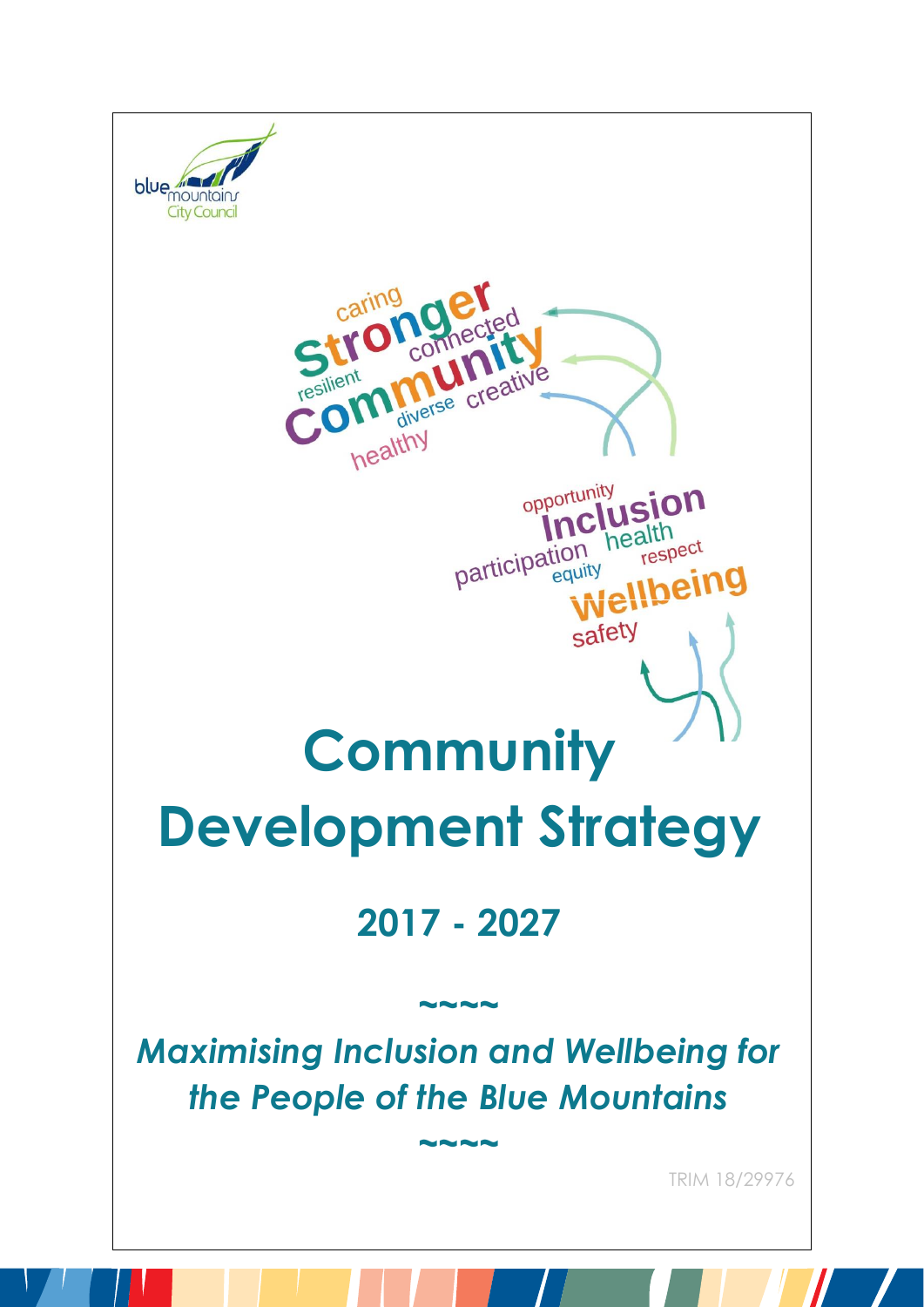# **CONTENTS**

| <b>THE LOCAL GOVERNMENT INTEGRATED AND REPORTING FRAMEWORK AND THE COMMUNITY</b> |  |
|----------------------------------------------------------------------------------|--|
|                                                                                  |  |
|                                                                                  |  |
|                                                                                  |  |
|                                                                                  |  |
|                                                                                  |  |
|                                                                                  |  |
|                                                                                  |  |
|                                                                                  |  |
|                                                                                  |  |
|                                                                                  |  |
|                                                                                  |  |
|                                                                                  |  |
| APPENDIX 2: COUNCIL ROLES AND COMMUNITY DEVELOPMENT ACTIVITIES: FROM COUNCILS    |  |
|                                                                                  |  |

 $\mathbf{I}$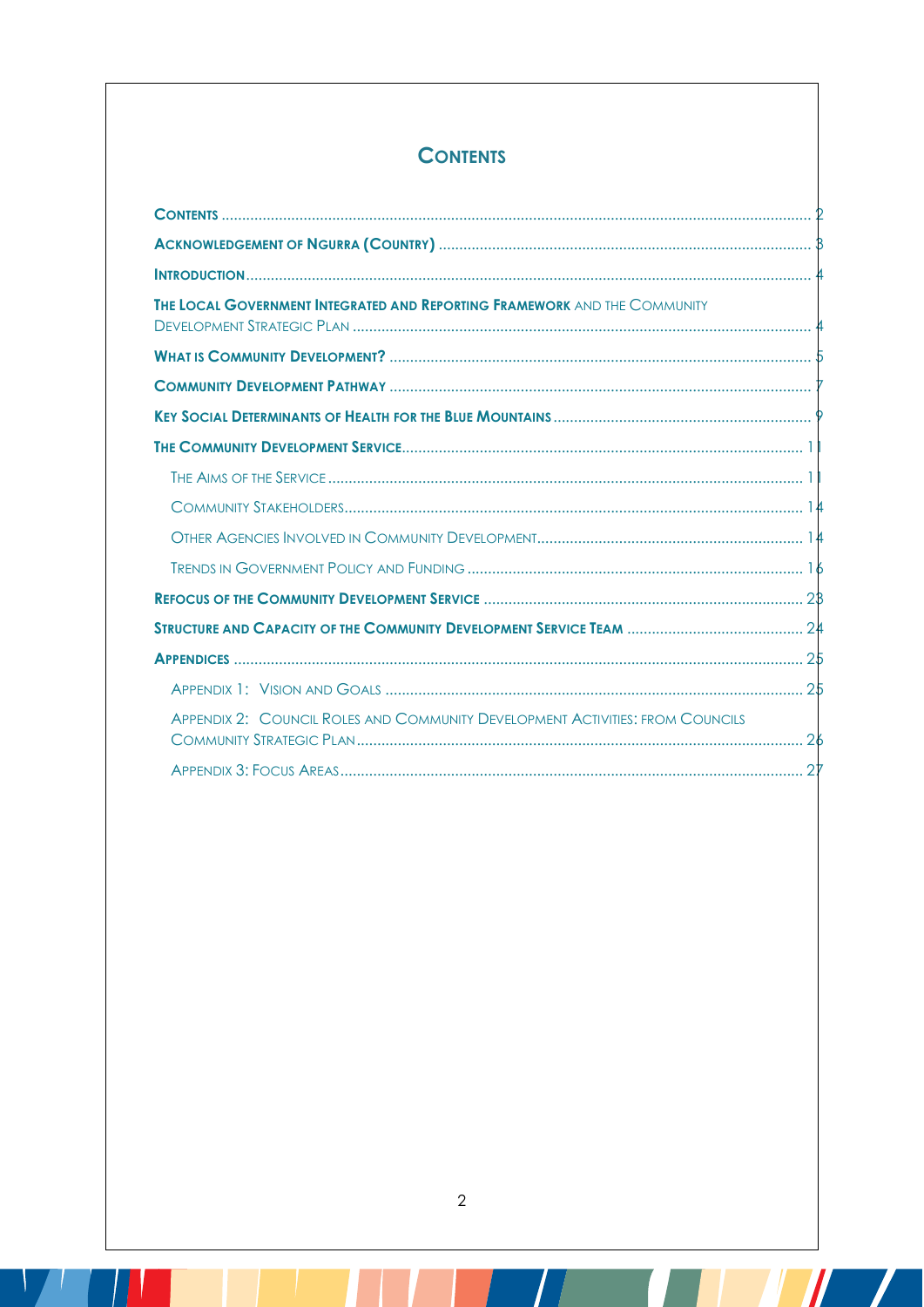## **ACKNOWLEDGEMENT OF NGURRA (COUNTRY)**

*The City of the Blue Mountains is located within the Country of the Darug and Gundungurra peoples.* 

*Blue Mountains City Council recognises that Darug and Gundungurra Traditional Owners have a continuous and deep connection to their Country and that this is of great cultural significance to Aboriginal people, both locally and in the region.* 

*For Darug and Gundungurra People, Ngurra\* (Country) takes in everything within the physical, cultural and spiritual landscape landforms, waters, air, trees, rocks, plants, animals, foods, medicines, minerals, stories and special places. It includes cultural practice, kinship, knowledge, songs, stories and art, as well as spiritual beings, and people: past, present and future.* 

*Council pays respect to Elders past and present while recognising the strength, capacity and resilience of past and present Aboriginal and Torres Strait Islander people in the Blue Mountains region.*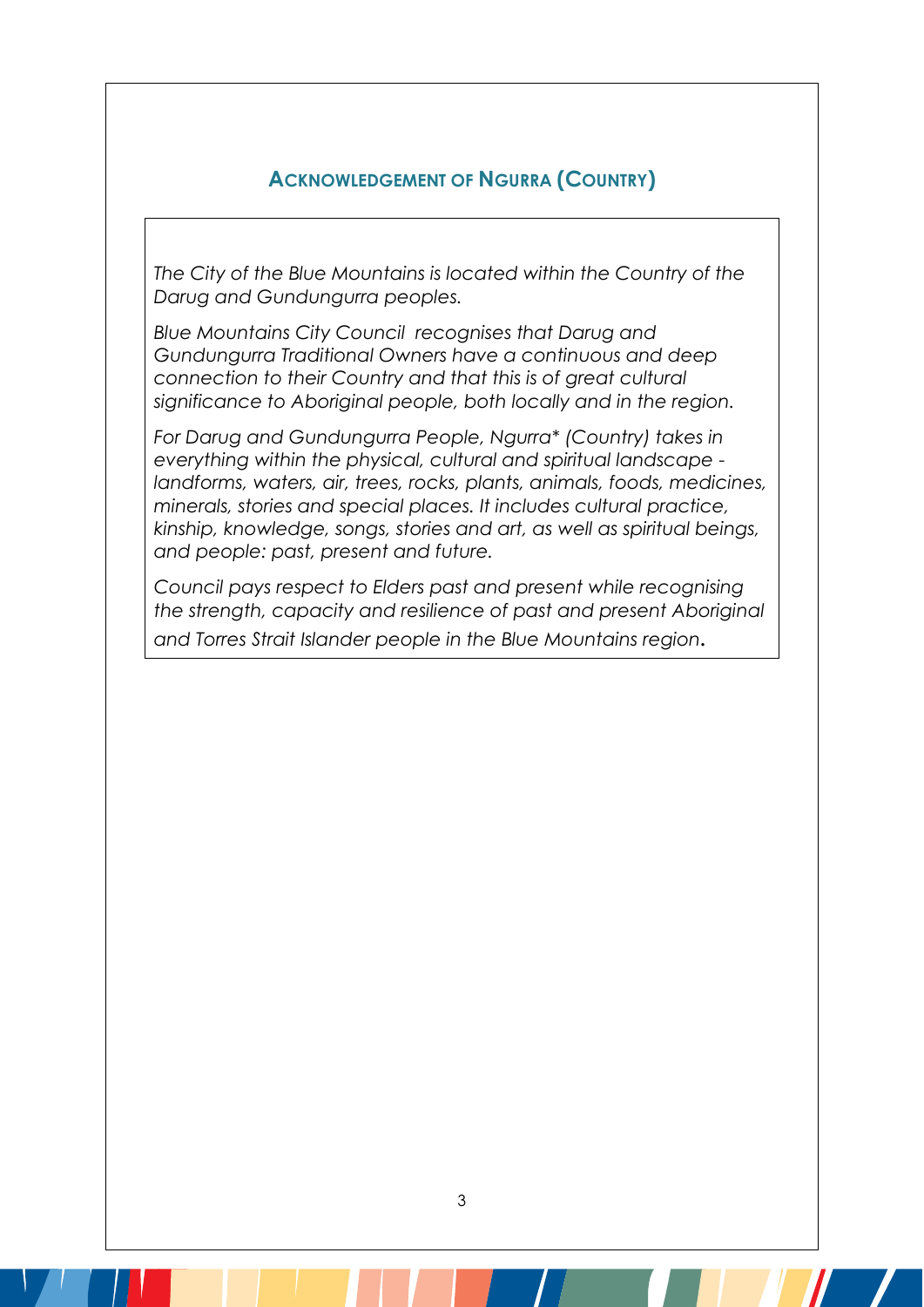#### **INTRODUCTION**

This Strategy has been developed following a review of Council's Community Development Team and the affirmation of Council's commitment to a Community Development role.

The term "Community Development" is used in range of contexts from a "macro" level in international programs to a local/neighbourhood focus. Identifying an appropriate definition and role for Council, in the context of Council's overall strategic direction and the Community Development policies and activities of other agencies, is a part of this Strategy.

In the context of Council's role, this Strategy identifies and responds to the opportunities and challenges Council is likely to experience in achieving its Community Development goals.

## **THE LOCAL GOVERNMENT INTEGRATED AND REPORTING FRAMEWORK AND THE COMMUNITY DEVELOPMENT STRATEGIC PLAN**

Council's Community Strategic Plan 2035 is the guiding document for the development of the Community Development Strategy. The Community Strategic Plan 2035 reflects the priorities of State and Regional planning policy, aligned with the aspirations of the Blue Mountains Community identified through thorough process of community consultation. The Community Strategic Plan is the highest level plan that the Council prepares.

The Community Service Strategy is a part of the Integrated and Reporting Framework for Local Government, delivering the overarching Community Strategic Plan, and will be reviewed and updated over the four years 2017 – 2021.

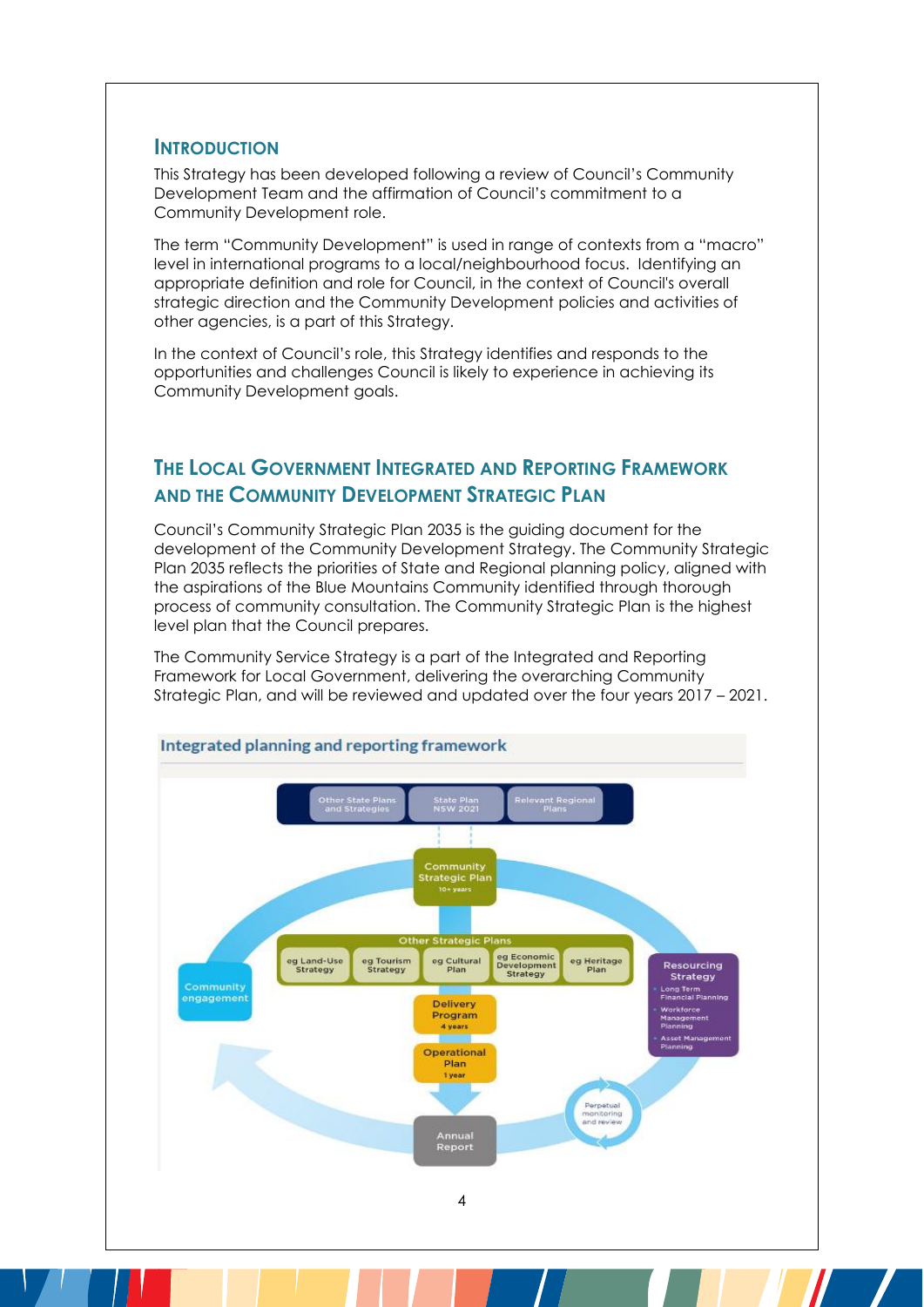## **The Community Strategic Plan 2035**

The Community Strategic Plan synthesises those priorities into six inter-linked Key Directions:

| Lead/                   | <b>Protect</b>                            | Care                                                                                                 | <b>Live</b>        | <b>Move</b>              | <b>Thrive</b>                             |
|-------------------------|-------------------------------------------|------------------------------------------------------------------------------------------------------|--------------------|--------------------------|-------------------------------------------|
| Inspiring<br>Leadership | An<br>environmentally<br>responsible city | An inclusive, healthy<br>and vibrant city is<br>concerned with the<br>well-being of all<br>residents | A liveable<br>city | An<br>accessible<br>city | An<br>economically<br>sustainable<br>city |

Strong concepts in the "Care" Direction include:

- **Inclusiveness** (connectedness: safety)
- **Creativity** (inspiration: culture)
- **Equity** (Fair distribution of resources; accessible services)
- **Health** (wellbeing: safety)
- **Opportunities** (life-long learning)
- **Diversity** (harmonious: cohesive)

These concepts inform the Community Development Strategy, and align with the Community Development Pathway and the Key Social Determinants of Health for the Blue Mountains, as outlined below.

## **WHAT IS COMMUNITY DEVELOPMENT?**

Community Development is concept that has a long history and evolution, and consequently has different meanings to different people.

Blue Mountains City Council adopts a definition of "Community Development" that incorporates two key elements

- 1. **Collective Activity**, involving communities of interest and/or communities of place: The United Nations describes community development as "a process where community members come together to take collective action and generate solutions to common problems." (United Nations *"Community development*") *UNTERM.)*
- 2. Activity that is **distinct from service delivery**. (see Paul Bullen: 2007)

However, Council recognises that there are pre-requisites for participation in collective activity or action on common problems. Barriers to participation can include language, education, poverty, isolation, discrimination, health, etc.

Internationally recognised parameters for full participation in society and citizenship are provided by *"The Solid Facts: The Social Determinants of Health"* developed by the World Health Organisation. These social Determinants were first proposed in 2003 and subsequently revised, as follows: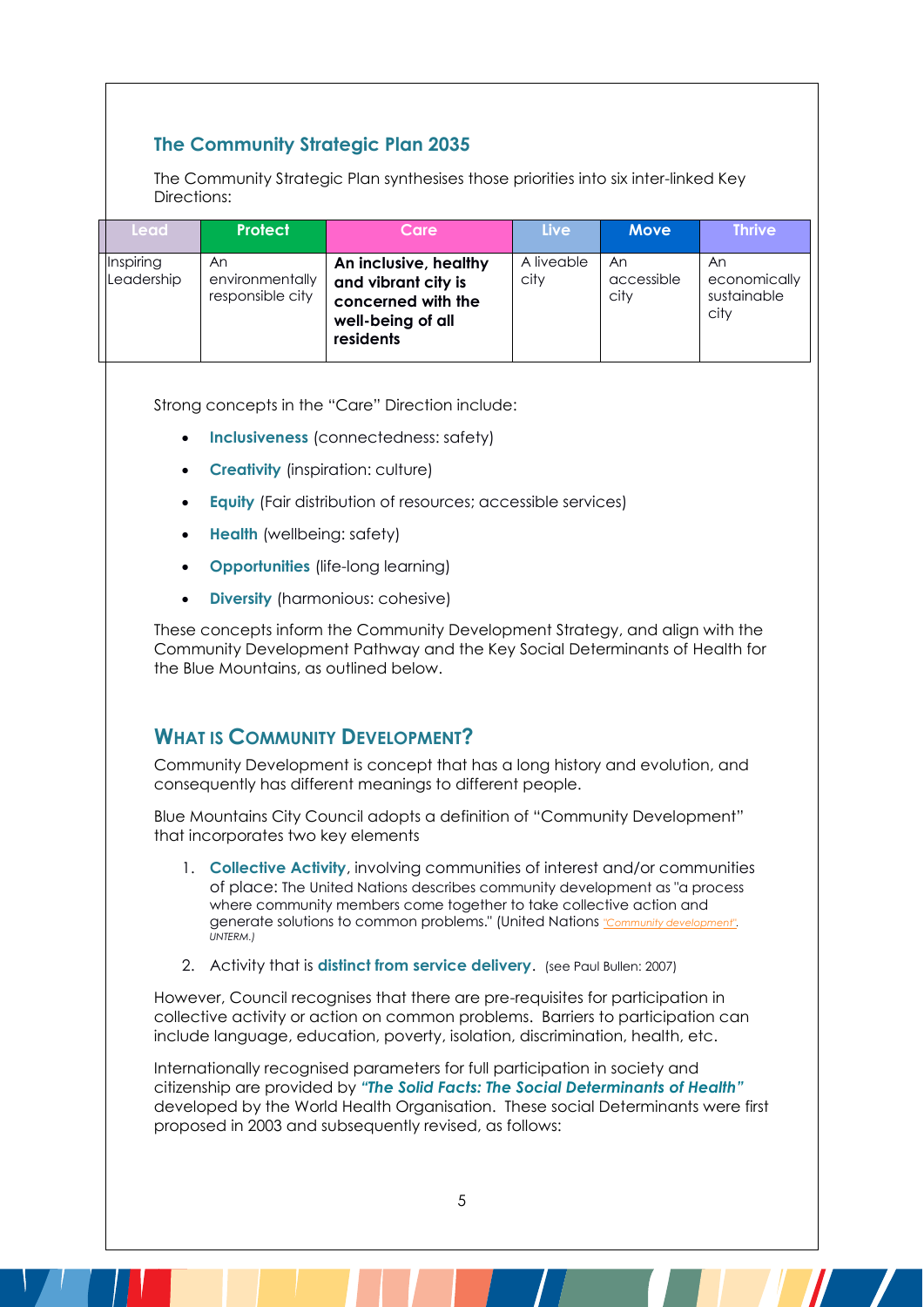#### **SOCIAL DETERMINANTS OF HEALTH - 2003 REVISIONS / ADDITIONS**

- **[The Social Gradient](https://en.wikipedia.org/wiki/Stress)**
- **[Stress](https://en.wikipedia.org/wiki/Stress)**
- **[Early Life](https://en.wikipedia.org/w/index.php?title=Early_Life&action=edit&redlink=1)**
- **[Work](https://en.wikipedia.org/wiki/Work)**
- **[Unemployment](https://en.wikipedia.org/wiki/Unemployment)**
- **[Addiction](https://en.wikipedia.org/wiki/Addiction)**
- **[Food](https://en.wikipedia.org/wiki/Food)**
- **[Transportation](https://en.wikipedia.org/wiki/Transportation)**

- **[Social Exclusion](https://en.wikipedia.org/wiki/Social_exclusion)**
- **[Social Support](https://en.wikipedia.org/wiki/Social_support)**
- **Housing**
- **Income and Income Distribution**
- **Social Safety Network**
- **Gender**
- **Disability**

The message from the Social Determinants of Health is that an individual's social and economic circumstances, degree of isolation or exclusion, have a direct bearing on their capacity and opportunity to participate in community life. Many of the above issues resonate with the values and objectives in the Blue Mountains Community Strategic Plan.

In light of the above, Community Development activity that does not recognise barriers to participation can be inequitable, in favouring those whom are inherently more able to participate. The commitment to **"inclusiveness"** made in the CSM therefore **implies recognising and addressing barriers to participation.**

Accordingly, in addition to "collective activity" by communities of interest or place, Community Development also involves providing support for the development of services or support (although not necessarily directly providing services) in each or all of these areas of potential barrier to participation. In addressing these barriers, through the provision of services and other opportunities, the quality of life, health and well-being of people in the community is also enhanced.

Community Development is not engaged in "crisis responses" to need or shortterm hardship in the community, although these circumstances will affect community inclusion and wellbeing. Community Development seeks to address structural disadvantage and to build social capital that can in turn address need and hardship.

**In Summary, Community Development includes**

**1) Collective Activity** by **communities of interest** or **communities of place** for the **Common Good**

**2) Support or facilitation of** services, policies and resources that **address Barriers to Participation** and **improve Wellbeing** 

**3)** Activities that are **not in themselves service delivery**

Note: while the Service is entitled "Community Development", and this frames the approach to the team's work, it is both unavoidable and of benefit that some direct support is provided by the Service to individuals in the community. This direct contact is often needed to ensure connection with available support, increases staff skills and knowledge and "grounds" the staff in the lived experience of vulnerable people.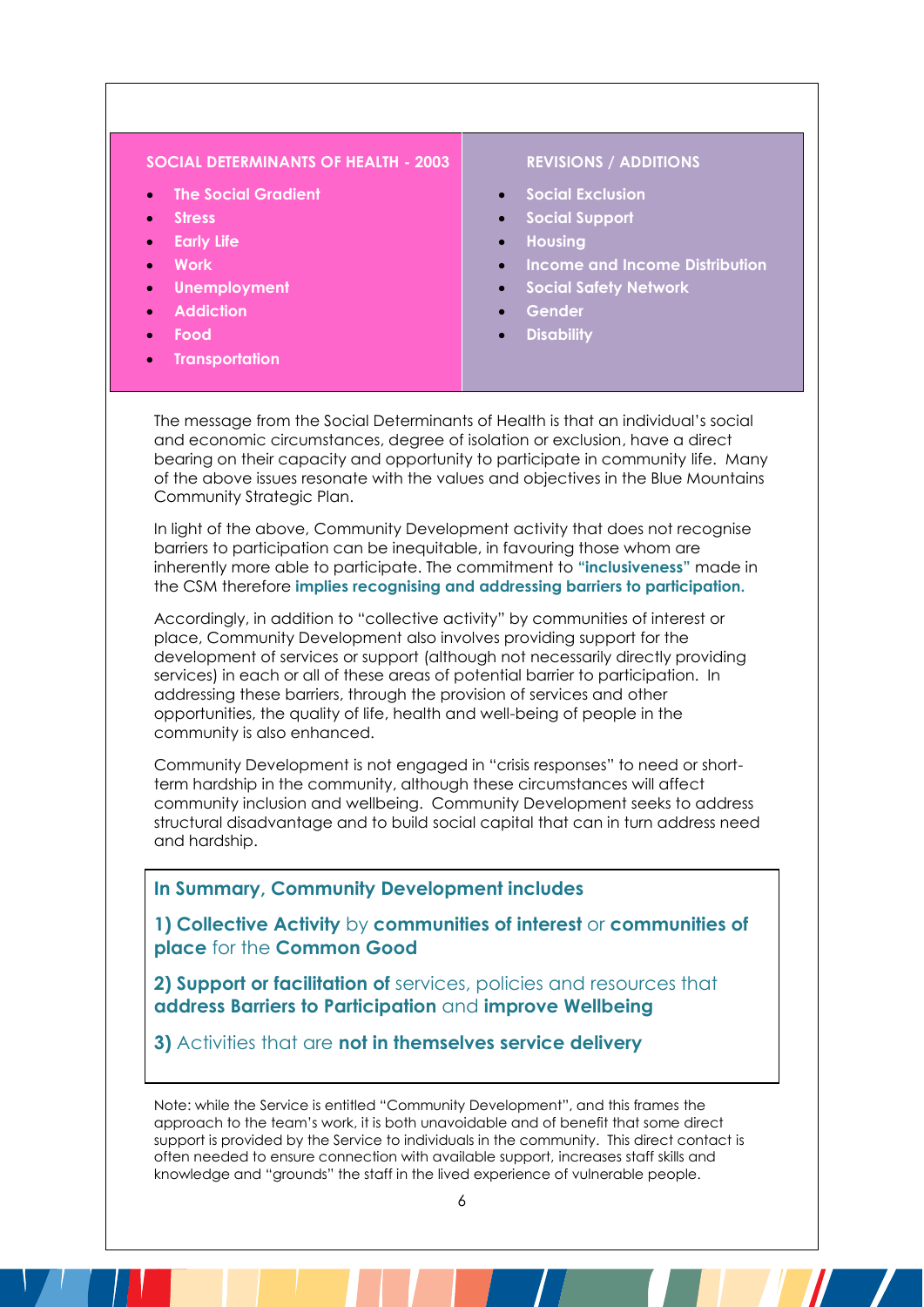## **COMMUNITY DEVELOPMENT PATHWAY**

The Community Development Service adopts the following Principles and Process for pursuing its work in Community Development.

#### **Begin with a Collective Approach**

- Identify Stakeholders
- Establish and maintain network of connections at local level
- Develop partnerships and processes for collaboration
- Work within Council and externally
- Identify Who, What, When, How, Where activity should take place

#### **Frame with Future Thinking**

- Be Strategic and Practical
- Work from a principle of "Stewardship" for future generations
- Ensure Informed decision-making through research and evidence-base
- Leverage Expert analysis
- Collect and coordinate information in partnership both internally and externally
- Develop Plans and Strategies with achievable outcomes
- Identify appropriate sites for advocacy
- Support Capacity Building not just short term outputs

#### **Facilitate Access**

- Underpin with Access and Equity Principles and Policy
- Remove barriers to participation and engagement
- Ensure appropriate communication
- Organise equitably time, place, media, etc
- Address disadvantage service development and appropriateness: health, child development, transport, education levels, poverty, etc

#### **Focus on Inclusion and Wellbeing**

- Participation in processes of decision-making
- Opportunity for all, according to their abilities
- Safety is an overarching requirement for inclusion and participation
- Respect for all
- Equity for all

### **Stronger Community defined by a Community that is:**

- Caring
- Resilient
- Diverse
- Connected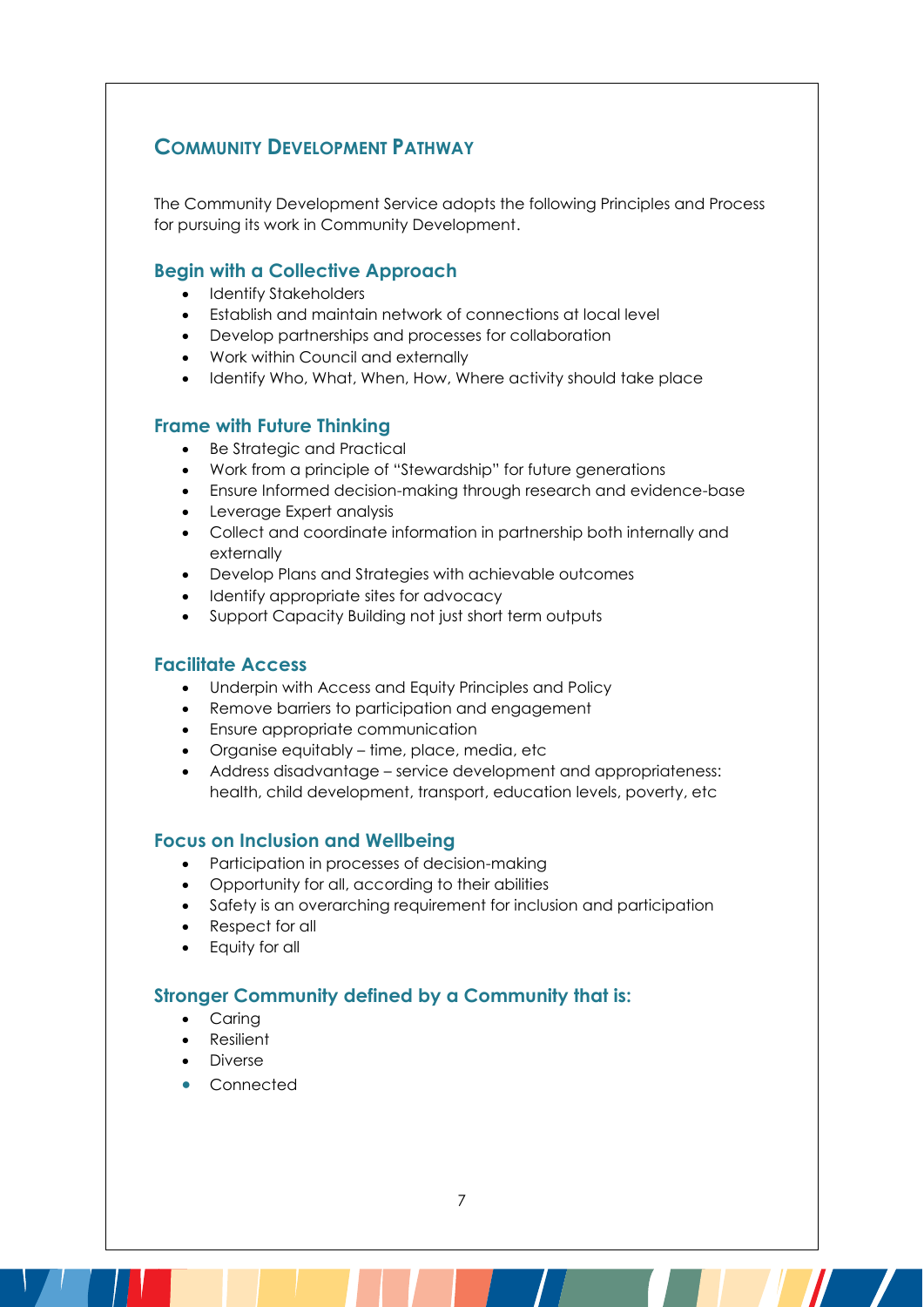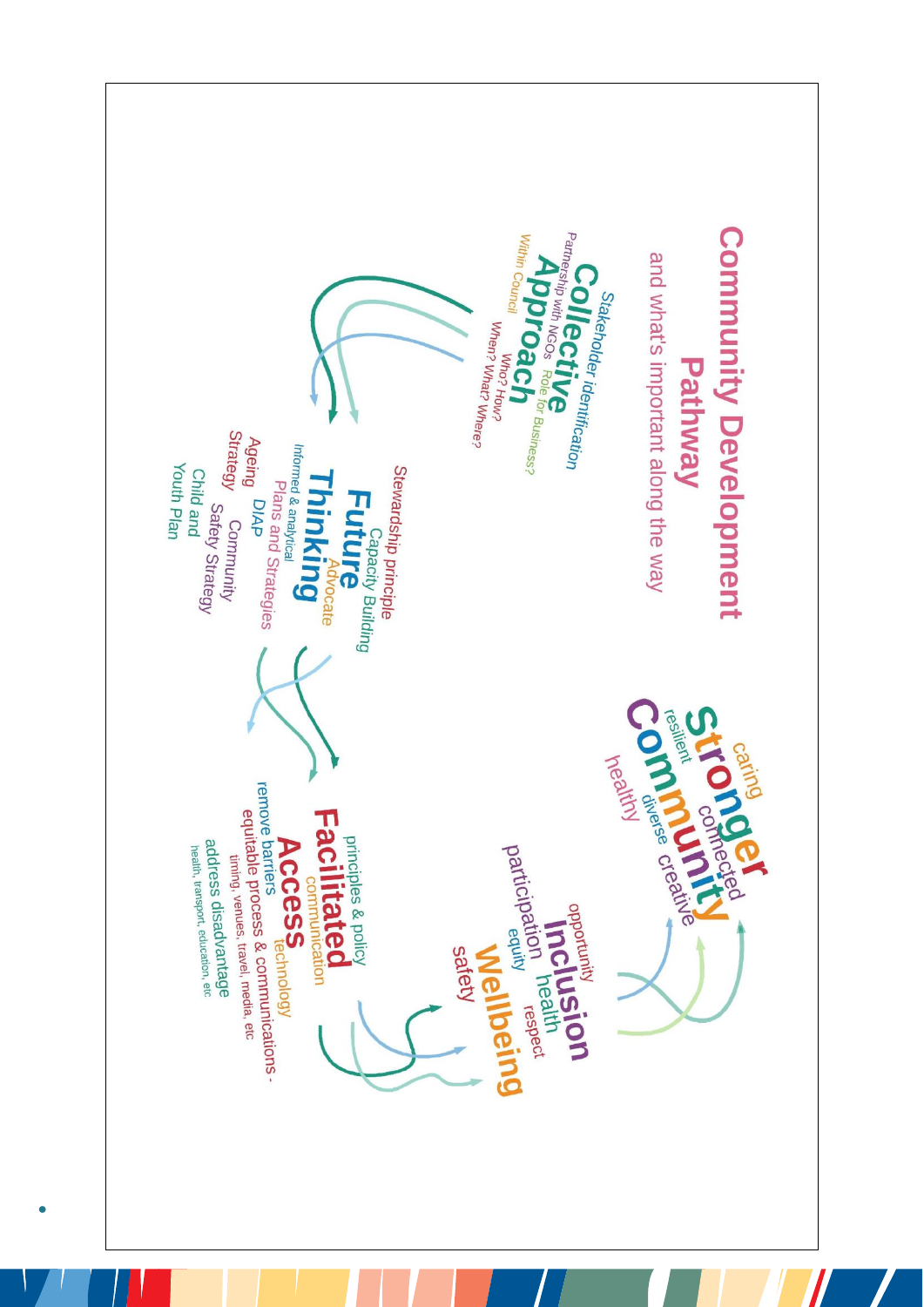## **KEY SOCIAL DETERMINANTS OF HEALTH FOR THE BLUE MOUNTAINS**

The issues and social demographics outlined in the Solid Facts are relevant to every community to greater and lesser extents, according to the characteristics of that community.

Through community consultation associated with the Community Strategic Plan, analysis of research and liaison with community sector partners (see later), the Community Development Service has identified key issues from the Solid Facts / Social Determinants of Health that are particularly relevant for inclusiveness and wellbeing of the Blue Mountains Community:

- The **social gradient poverty**, **unemployment**, stigmatisation /discrimination
- **Stress** safety, mental health, (depression, anxiety, etc)
- **Early Life** personal development, opportunity and education
- **Work** purpose and self-esteem, particularly for young people
- **Addiction**
- **Food** affordability and health
- **Transportation** and **social exclusion** geographical, social and cultural isolation from services and/or the broader community
- **Housing** declining affordability, "housing stress"
- **Gender** domestic and family violence, LGBTIQ community
- **Disability** large proportion of people with a disability in the LGA

In the context of the ongoing European colonisation of Australia, Council recognises historical and social determinants that relate to the health and wellbeing specific to Aboriginal and Torres Strait islander people which include:

- The **dispossession** of Aboriginal peoples from their countries and the associated **cultural disruption and loss** resulting from this significant impact;
- **Constraints on residence** within the colonial regime, combined with **social** and **economic restrictions** and **marginalisation** from the opportunities of the 'mainstream' Australian community;
- The **ongoing residual effects** from policies of segregation, institutionalisation and assimilation inclusive of the practices of **removing Aboriginal children** from Aboriginal families and communities;
- State and Commonwealth **denial** of or **limitations** on **Aboriginal people's right to, and political authority over, their** *Ngurra* (Country) and their own **self-determination**; and
- Concealed and explicit **racism**, **institutionalised discrimination** and **disadvantage** perpetuated through past and present government policies and practices, in addition to being deeply entrenched within certain sections and aspects of mainstream 'Australian' society.

In addition to the above specific determinants of health for the general and Aboriginal Community, the older age profile and the continuing ageing of the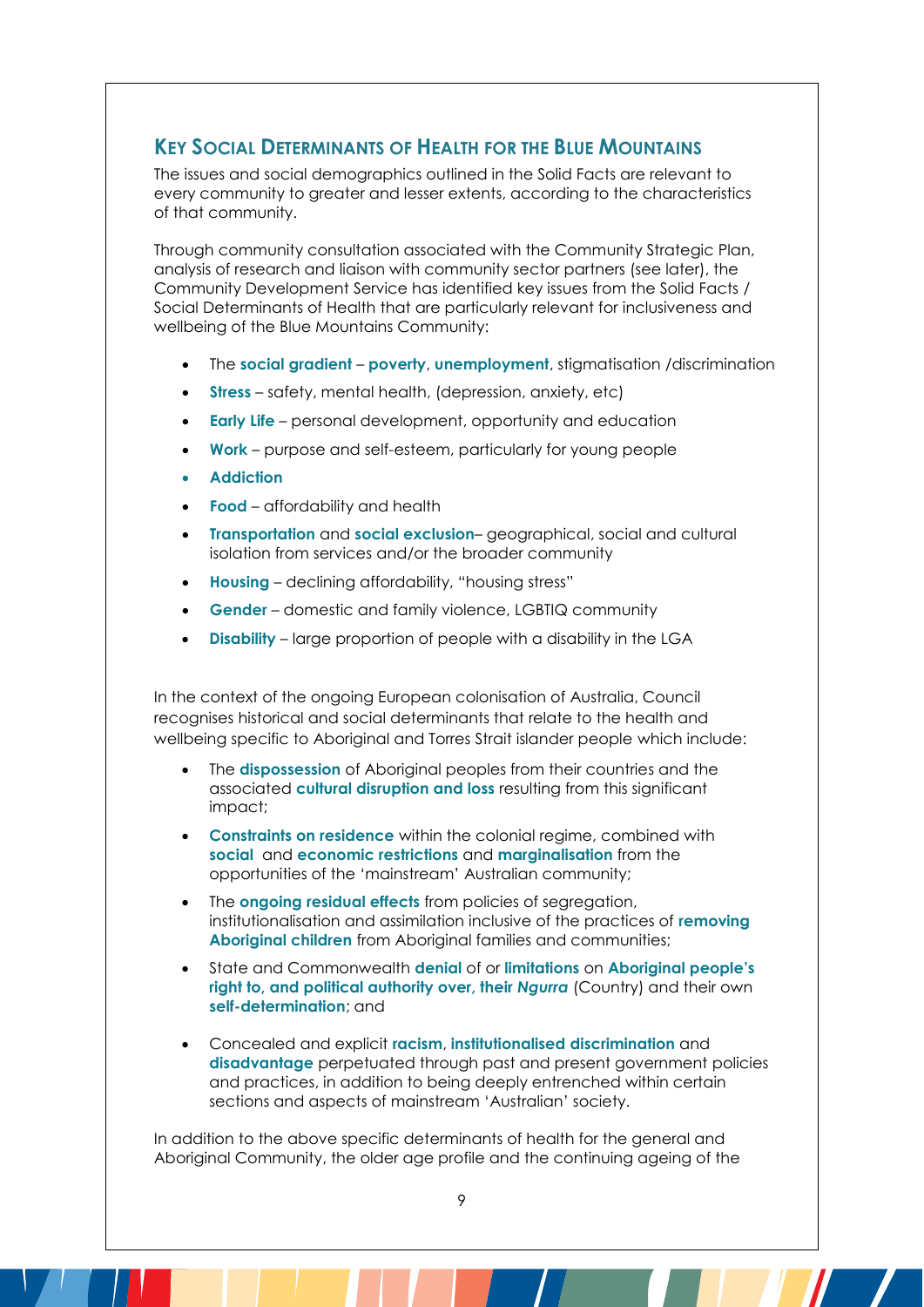population in the Blue Mountains, requires an "age sensitive" appreciation of many of these issues, particularly: poverty; stress; food; housing; and disability.

Accordingly, the work of the Community Development Service will involve research, collaboration and advocacy for improved responses and services to address these Solid Facts issues, in partnership with community agencies in the LGA.

**Key Social Determinants of Health for the Blue Mountains, as identified through consultation and research, are the basis for** 

**1)** the **Common Good** and

**2)** the **Barriers to Participation** and parameters of **Wellbeing** 

for which **Collective Activity** is supported or facilitated by the Community Development Team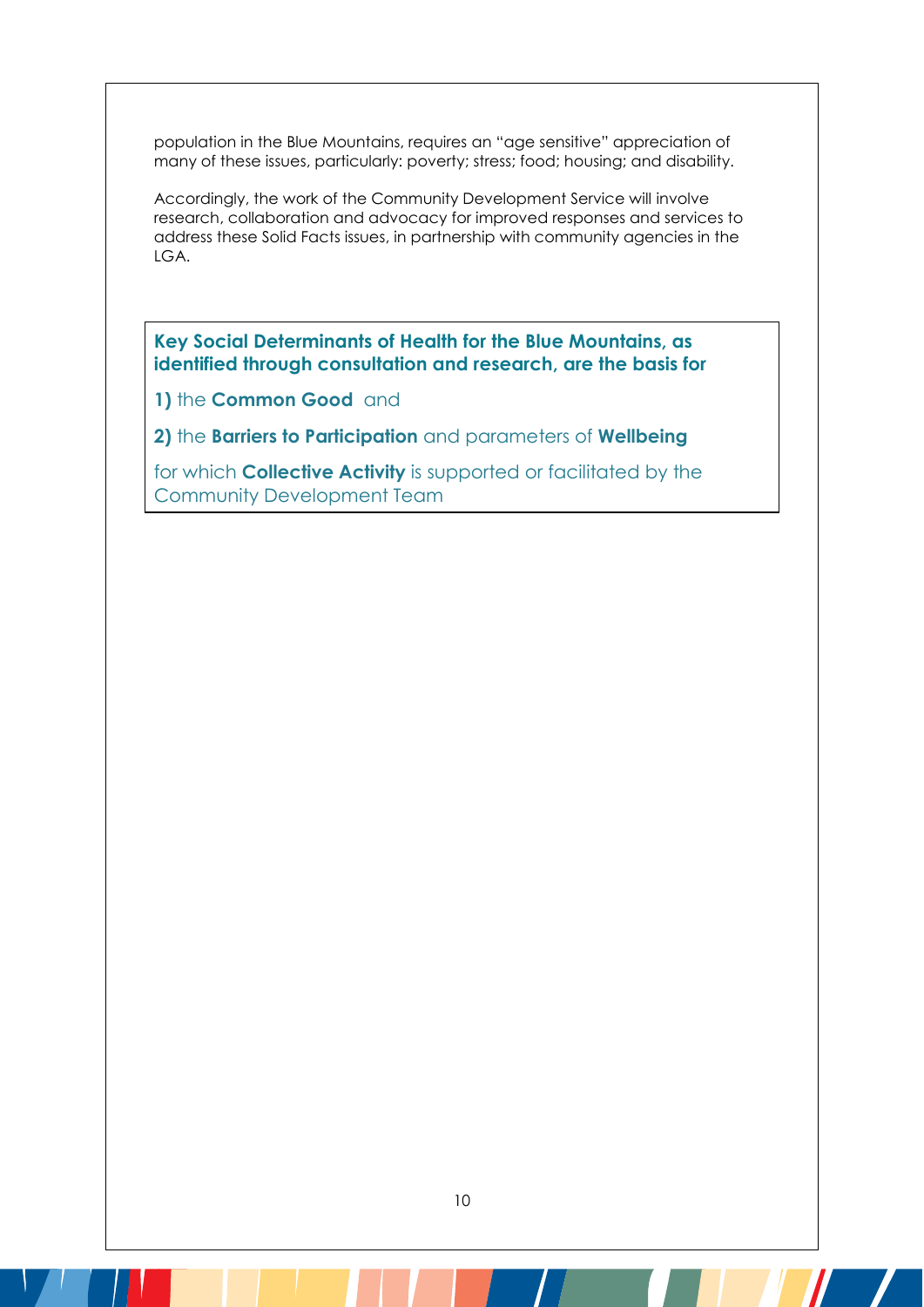## **THE COMMUNITY DEVELOPMENT SERVICE**

#### **The Aims of the Service**

The Community Development Service plays a key role in the delivery of Blue Mountains City Council's "Care" Directions and Objectives:

**"An Inclusive, healthy and vibrant city is concerned with the well-being of all residents"** (Direction 3: "Care for Community")

**"Blue Mountains communities are safe, caring, diverse and inclusive"** (Care Objective 3.1)

As noted above, elaboration of this Direction includes the terms of "fairness and equity", "well-being", "connection", "cohesion", "culture", creativity" and "lifelong learning".

In addition, strategic planning sessions of Councillors in February 2017 confirmed a number of key objectives and instructions given for the 2017 – 2021 period, including the need for Council to to:

*take pro-active and innovative action in delivering the "Care" Direction, and* 

*Implement initiatives that support creation of a diverse, inclusive, safe and caring Blue Mountains"*

#### **The Current Work of the Community Development Service**

To achieve these Aims, the work of the Service in general terms has been concerned with

- developing and implementing plans and strategies to address local priority needs
- regional engagement with key stakeholders
- advocating to State and Commonwealth Governments
- building capacity within the Service and between Council branches in improving inclusiveness and wellbeing in the population
- building the capacity of Blue Mountains agencies to provide appropriate and equitable services

While these activities remain relevant, the current and foreseeable, internal and external context, indicates that the **Service rethink and consult with stakeholders to refocus the work of the Service.**

To this end, consultation both within Council and with key external stakeholders in Community Development was undertaken and the following contextual information was collated.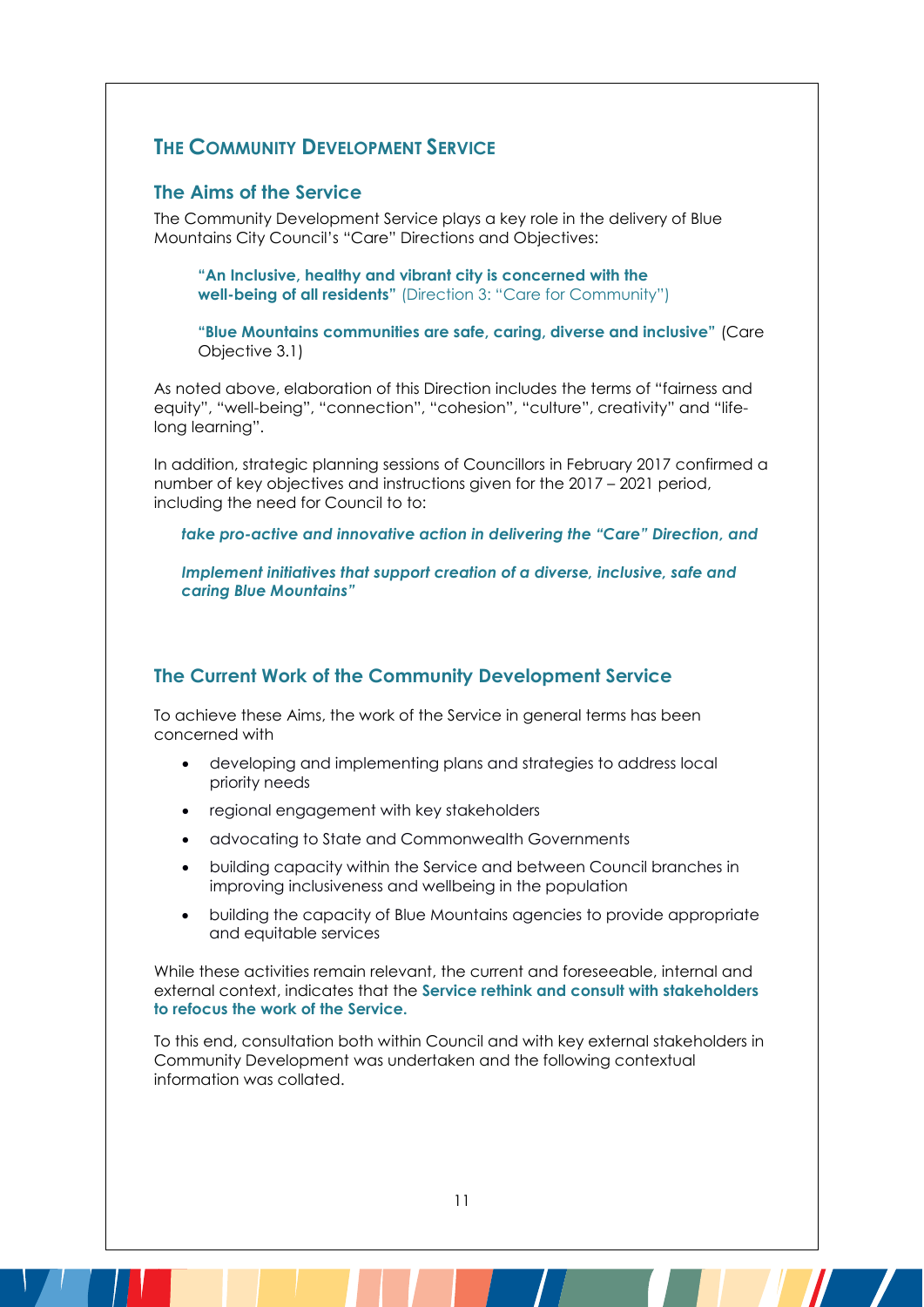#### **Community Development Outcomes Across Council Directorates**

It is clear that a wide range of Council work directly involves Community Development, in that Council engages with people from the community in "collective activity" in such issues as urban design, redevelopment plans, parks and reserves management, community and recreation facilities provision, transport and roads management, pathways and mobility planning, and local environmental works (storm-water management, weed control, etc).

In the other branches of Council responsible for these matters, the engagement of community members in their work can be a "means to an end", the end being informing the best outcomes of their service delivery.

However, for the Community Development Service**, "engagement" and "collective activity"** are **ends in themselves**. This perspective acknowledges that **social interaction** and **having a sense of purpose are important components of individual wellbeing,** not just the means to achieve good outcomes. Accordingly the Service will **seek to develop measures of "inclusiveness" and "well-being"** with the view of demonstrating outcomes for these parameters.

In this context, maximising the benefits of Community Development across Council operations should be a priority of the Community Development Service.

The expertise of the staff and the "core" function of the Service with respect to Community Development should be available to other branches of Council. Mechanisms and resources to facilitate this support should be developed at Branch and Directorate level.

Similarly, other branches of Council consult with the Community Development team where issues around community inclusiveness bear upon their activities, particularly with respect to the vulnerable communities which are a focus of work of the Service.

Historically, the structure and staff roles within the Service may not have adequately acknowledged or facilitated internal Council collaboration. However, recent changes to the Service (see later) have sought to address this and monitoring of improvements to internal coordination will be a focus of the Service's Program Leader and Manager's roles.

The Strategy incorporates the goals and objectives of plans and strategies of the Community Development Service as these develop over time. Plans and Strategies of the Service as at 2017 are:

- Ageing Strategy
- Disability Inclusion Action Plan
- Children, Young People and Families Plan & Stronger Families Alliance
- Community Safety Strategy

Other plans and strategies of Council where it is anticipated that support of the Community Development Service could be of benefit in maximising community inclusion and wellbeing include, as at 2017:

- Aboriginal Advisory Committee Strategic Plan
- Open Space and Recreation Strategy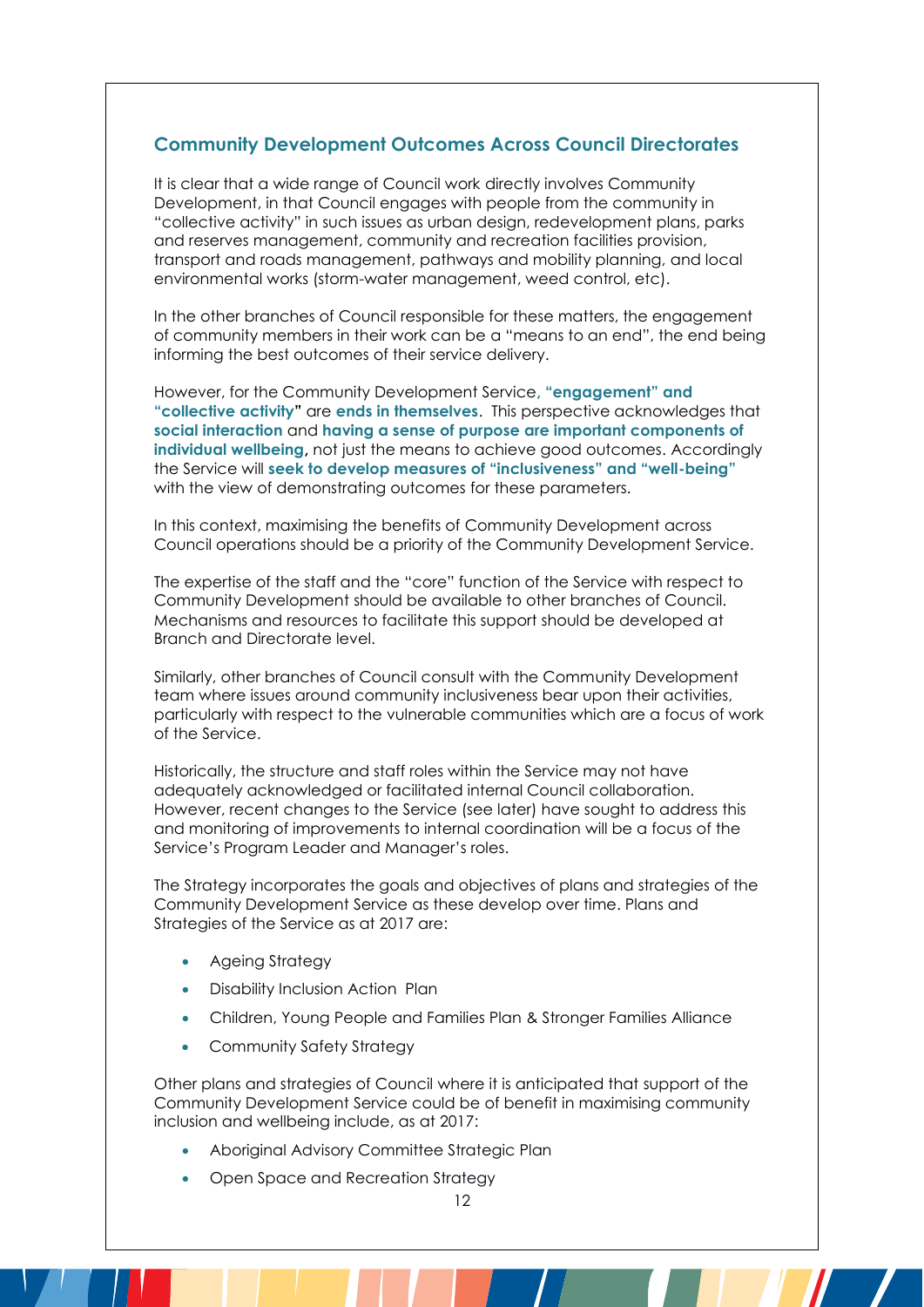- Community and Cultural Facilities Strategy
- Town Centre Master Plans
- Integrated Transport Strategy
- Infrastructure Development and Maintenance plans
- Environmental Quality and Sustainability
- Housing Strategy
- Cultural Development Plan
- Public Arts Strategy

**In order to deliver on Council's Objectives of "inclusiveness" and "wellbeing", the Community Development Team will** 

**1)** develop **measures** and **evaluation techniques** for **"inclusiveness"**  and **"wellbeing"** for the Blue Mountains community, through the work of Council and Council's partners in the community

**2)** continue to develop Strategies and Plans **for specific / vulnerable groups** in the community to address the Barriers to Participation and enhance Wellbeing**,** and

**3)** actively **participate in strategy and planning by branches and directorates across Council** to support inclusion and holistic wellbeing for people in the community, and contribute to improvements in outcomes of Council's services, facility design and amenity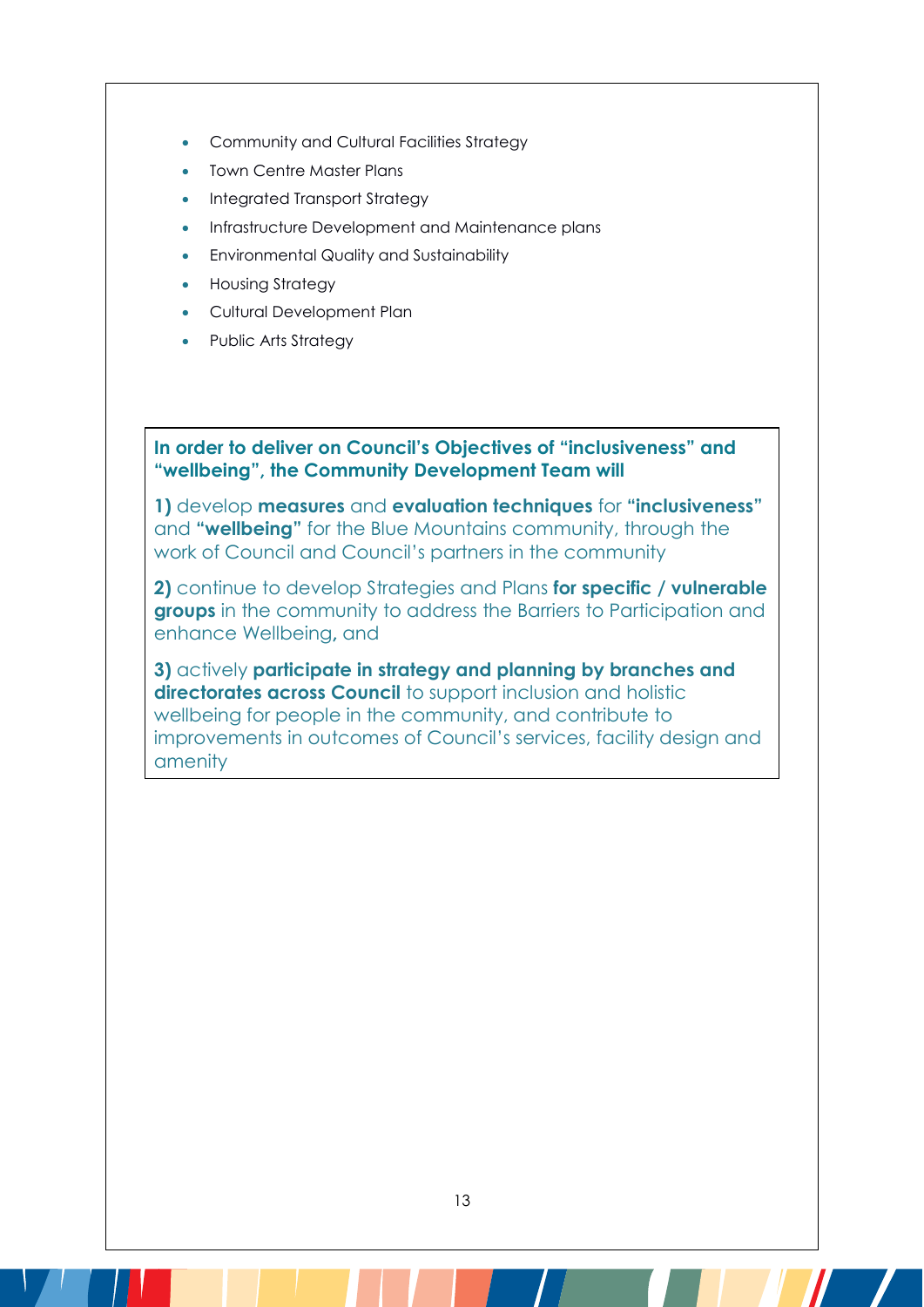## **THE EXTERNAL CONTEXT FOR CHANGE**

### **Community Stakeholders**

While Council's commitment is to all residents of the Blue Mountains LGA, in delivering support there are a range of "common interest" groups who are stakeholders in Council's Community Development Strategic plan.

Council seeks to ensure each of these interest groups are considered, processes should be developed to engage them and information gathered about them, so as to ensure that the strategies cover the necessary issues and places in timely and inclusive ways. These common interest groups include:

- Individuals and communities delineated by geography, background, age, interest and other demographics
- "disadvantaged" groups identified by socio-economic status, health and isolation
- "target groups" of other government programs, these being children, families, young people, older people and people with a disability
- Aboriginal and Torres Strait Islander people and communities

#### **Other Agencies Involved in Community Development**

The role and capacity of other agencies involved in Community Development is important, not just to ensure that Council's activities complement their work and are appropriate, but also to establish the necessary understanding that underpins effective partnerships. The following agency categories are identified as significant players in Community Development:

 **Community Based, locally emergent NGOs.** These agencies are characterised by small size, local reach, are often community managed (through a locally representative, voluntary management committee), have limited assets, are unfunded or government funded (though increasingly with some private support and/or income), provide range of direct services and facilitate community connections. They are a source of "grass roots" projects and service development in alignment with government program guidelines and policy. As a consequence of all these factors, these agencies provide a large number of key, locally relevant services and support, but are relatively under-resourced and vulnerable to changes in policy and funding.

In particular, policy and program reform in recent years has meant that agencies in this sector are reporting that they

- o Are having to **narrow their scope / or resources allocation towards limited, individual client focussed outcomes within "target groups"**  identified by government programs and
- o that they **need access to detailed information on local / LGA community characteristics and changes**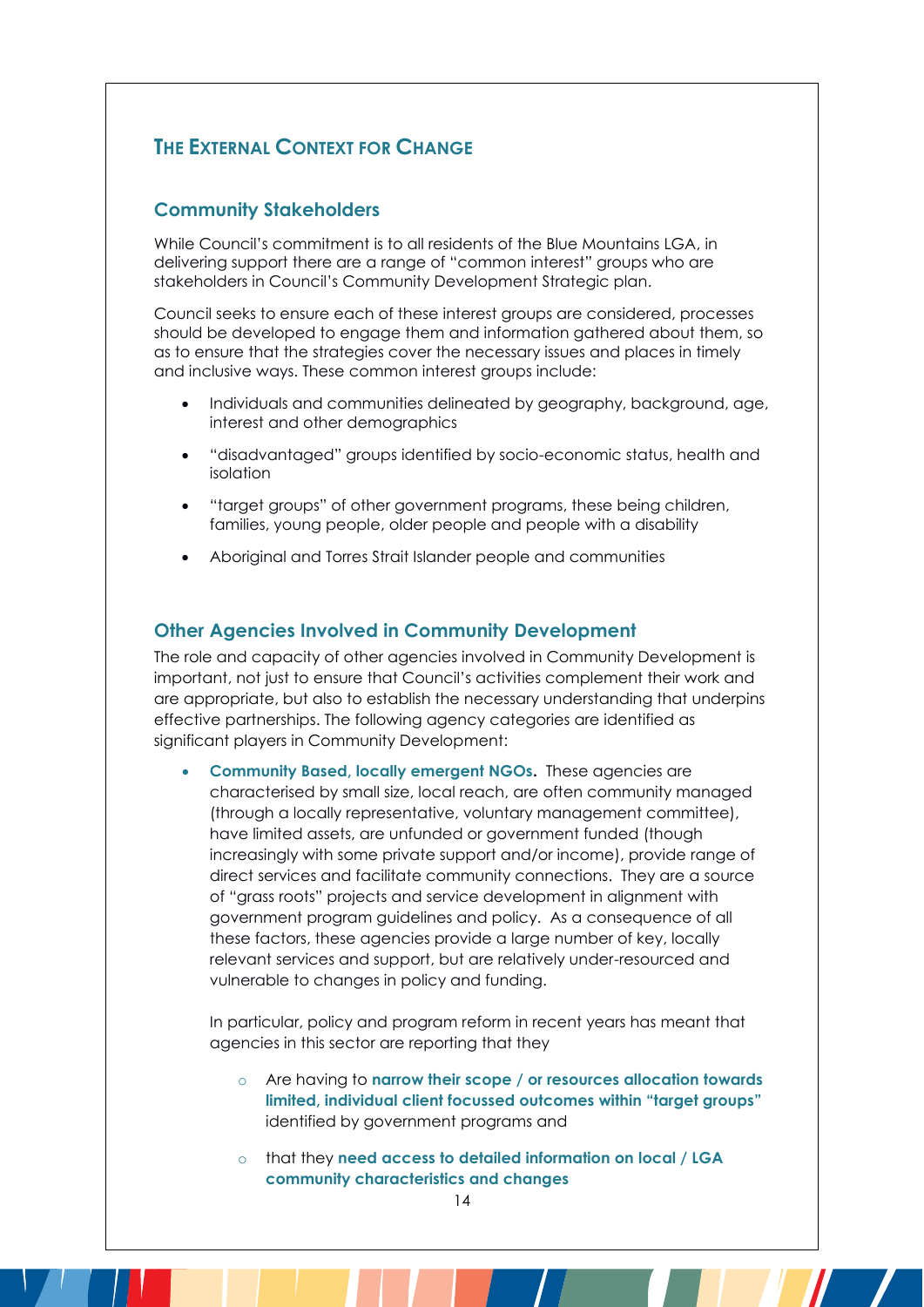- **Charities and other Large NGOs.** These agencies vary from mid-sized to large corporate entities, with metropolitan, state or national reach, often with remunerated Boards, have substantial assets and income streams independent of any government funds they may receive, and can deliver complex services supported by professional development and communication systems. They commonly deliver regional or state wide services, although these may be modified for local conditions. They may come-and-go in response to policy and funding changes, but their viability is underpinned by their diversification and asset base, and they are continually looking to expand into new geographic and service areas.
- **Clubs and Societies**. These are communities of "interest" (sport, arts, environment, recreation, cultural background, religion, activities, etc) and/or communities of "place" where they may be located or otherwise identify with. Like the community based agencies they are often small in size (with some exceptions), have local reach, are often community managed (through a voluntary management committee), may have limited assets, may have a membership-based income stream, may or may not be government funded, may provide one or more direct services and facilitate community connections. Their independent income streams mean they are less vulnerable to government policy change but their narrow range of professional capacity in the community services tends to limit their role in service development and delivery.
- **Community networks, working groups and "peak" agencies**. Community networks, in the form of unincorporated alliances, Working Parties or "Interagencies" advocate on behalf of the wellbeing of people in the community and are a source of innovation and collaboration in service and Community Development. In being unincorporated and unstaffed, they are reliant upon the ongoing participation of members, but can be the vehicle for securing new funding and projects.

Peak Community agencies have been established, and funded by government, to provide support to these networks through communication, research, training and general capacity building. Peaks may provide services on an ad-hoc basis where a suitable entity is not otherwise available for a new initiative, but their core business is the support of their constituents and they are vulnerable to government policy change and loss of commitment by their members. Networks and their peak agencies are key resource of Community Development initiatives relevant to local government.

- **State Government Agencies.** Nowadays government agencies do not undertake Community Development activities themselves, but contract this role to NGOs and charitable agencies as part of service specifications. However, Community Development by these agencies can be constrained by the policies and procedures of these agencies and/or the government executive.
- **Voluntary Groups.** A large number of groups have developed over decades, around a shared interest (arts and culture, environment, locality,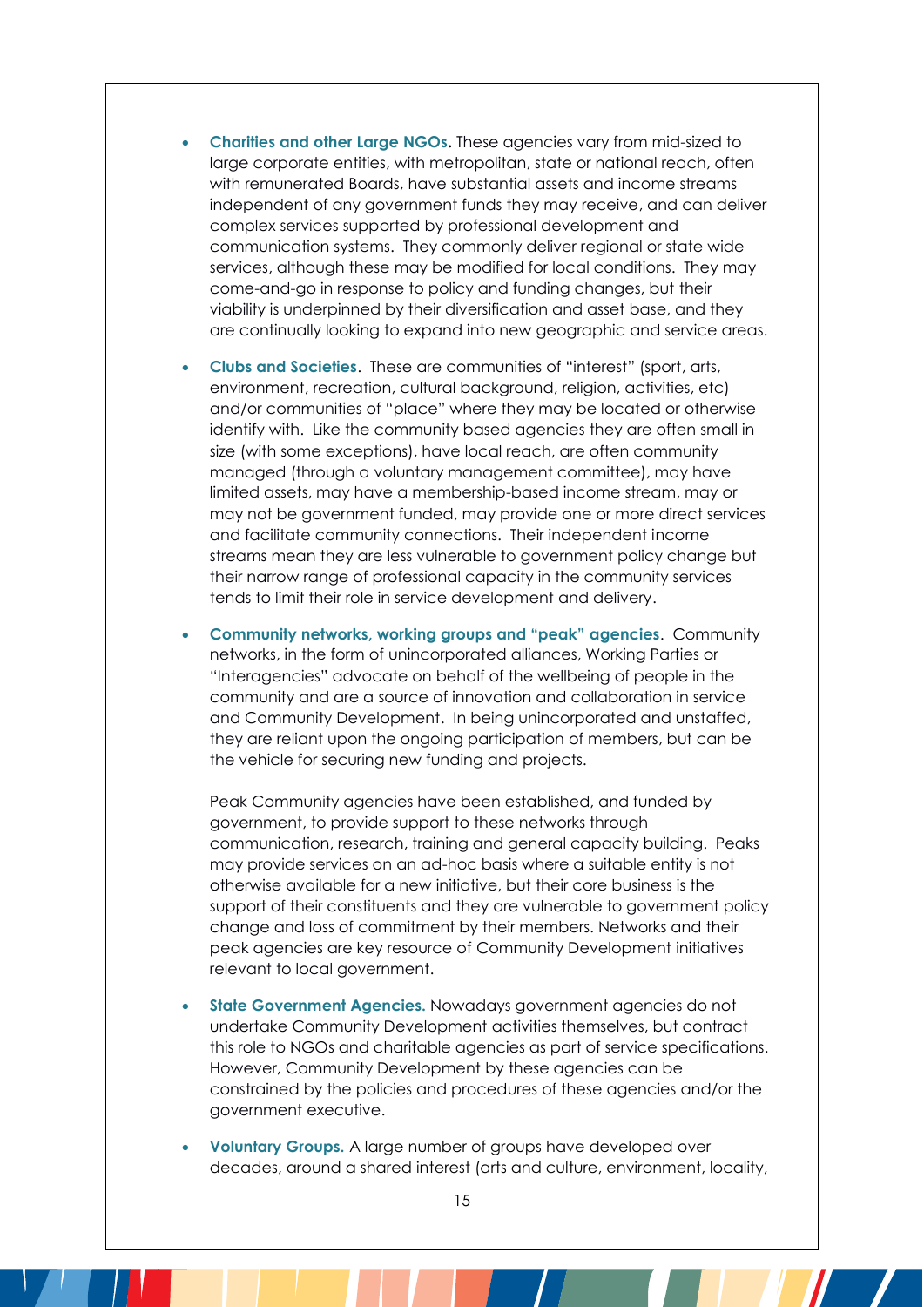age, etc) or church affiliation. These groups may be informally constituted or incorporated, provide opportunities for participation in collective activity, and/or the alleviation of need, through the voluntary efforts of committed individuals. Some of these, particularly some churches, evolve to provide paid professional support, but most offer particular expertise in a non-professional setting. These groups may be auspiced by incorporated community agencies (such as neighbourhood centres), and so may interface with Council through these intermediaries. Council provides support to these agencies/groups through opportunities for funding through Community Grants, Arts Grants, etc, as well as administrative and promotional support, often as a result of Councillor participation.

The work of the Community Development Service in engaging and developing partnerships with these agencies, groups and networks, needs to be supported by strong communication links and a clear understanding of their different structures and capacities.

**Maintaining expertise in working with agencies in the community service sector** is a **key capability of the Community Development Service**. Staff in the Service also need to be well informed of changes in **economic parameters, social and cultural developments, and environmental conditions** as these affect community wellbeing and the service supports.

#### **Trends in Government Policy and Funding**

Another key issue for the Community Development Service is the implications for the Blue Mountains community of changes in policy and funding by State and Federal governments, which can affect service appropriateness and equity, and flowing through to community well-being.

Policy and funding changes can also impact upon the practicability or the viability of service delivery and of the agencies providing these services.

In recent years some of the numerous and complex changes to service criteria and overall funding that have occurred for community service programs include:

- Increased emphasis on **targeting funding** and service design to "**disadvantaged communities**" or to people in "highest need". There are a range of issues surrounding this direction, including
	- o the criteria used,
	- o knowledge limitations and
	- o the recognition of the value of generalist services for target groups and "disadvantaged" people
- Requirement for "**evidence**-**based**" service delivery. The robustness of "evidence", whether interventions are transferable, and where "innovation" fits, are challenges for this approach
- **Outcomes** focussed service delivery which seeks to re-align service delivery and data collection towards outcomes for clients, rather than outputs of services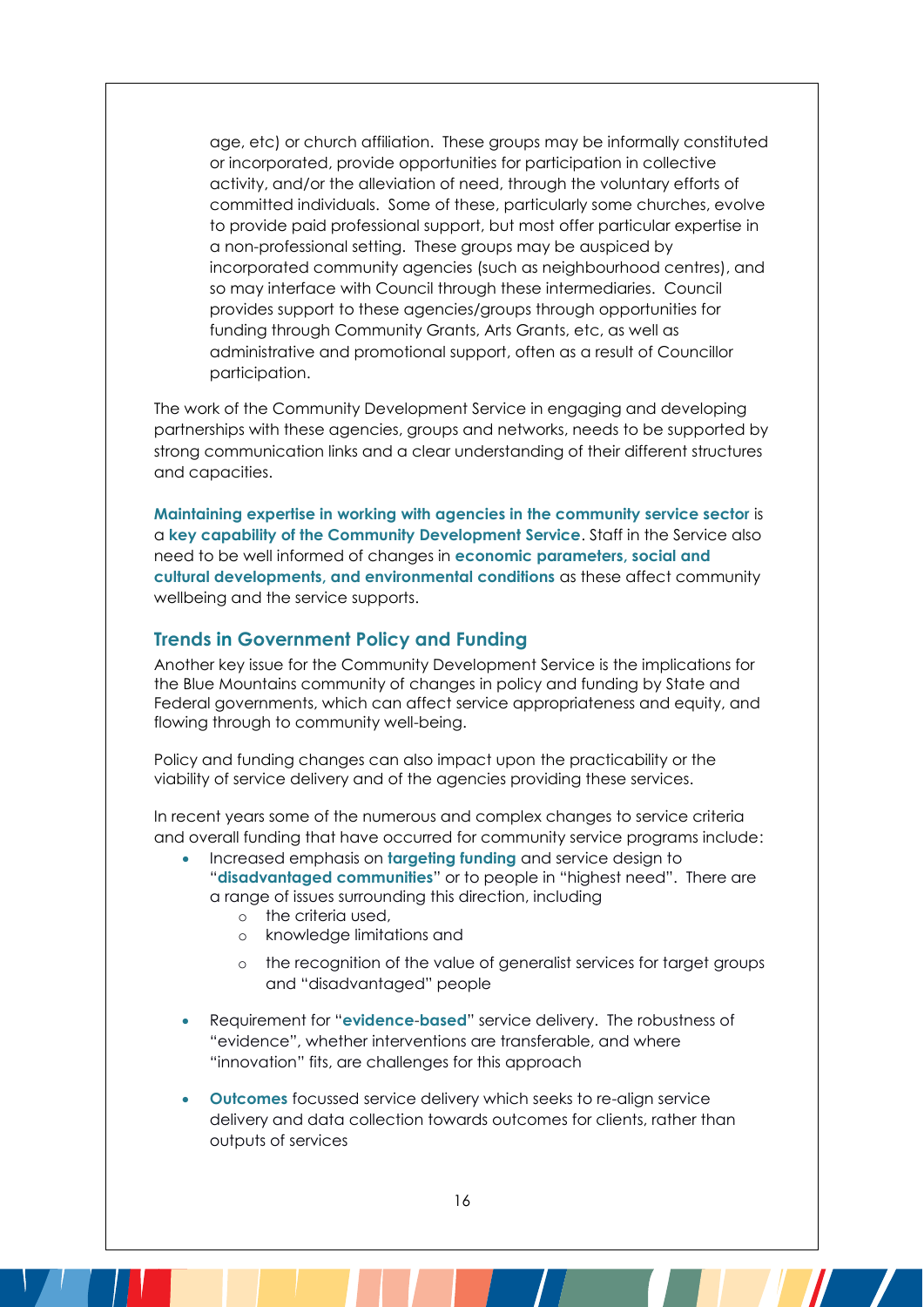- Requirement for "**Client Centred**" approaches, referring to all elements of service design, communication, data collection, etc developed with the client in mind, rather than the agency's constraints
- Move away from crisis responses (when possible) to **Early Intervention** on the basis that prevention is better than cure and more cost effective. This approach has been used in recent reforms of a wide range of FACS funding programs
- More use of **Tendering or "commissioning"** processes rather than grant round funding
- Developing funding systems that provide **Consumer Control** of resources and service choices. This is another major change in method of funding allocation, which can have major impacts upon service and agency viability
- **Regionalisation of service allocations and contract management** for government administrative efficiency. This priority has also facilitated reduction in numbers of service contracts by State agencies including FACS and NSWHealth.
- **Withdrawal of government responsibility** for service delivery and the consequent devolution of services to NGOs and "for-purpose" profit making agencies.

As is apparent from the above list, the community service and government funding environment has been, and still is, in a state of considerable flux, creating challenges for service providers and local government in ensuring the continuation and improvement in appropriate, effective and equitable local services.

**In order to adequately respond to** change in government policy and in the service sector involved in Community Development, the Service will

**1) respond to policy changes** as they affect service delivery models and coverage of the Blue Mountains Community

2) maintain and **improve learning and professional development of Community Development Staff** with respect to **community service evolution** (including management/governance systems, communications, service delivery models and partnership structures) and **social, cultural, economic and environmental issues**  that affect service appropriateness and equity

3) focus on fostering **local service design/development, retaining worker experience and skills, and agency collaboration** in the context of re-structuring and change in the service sector.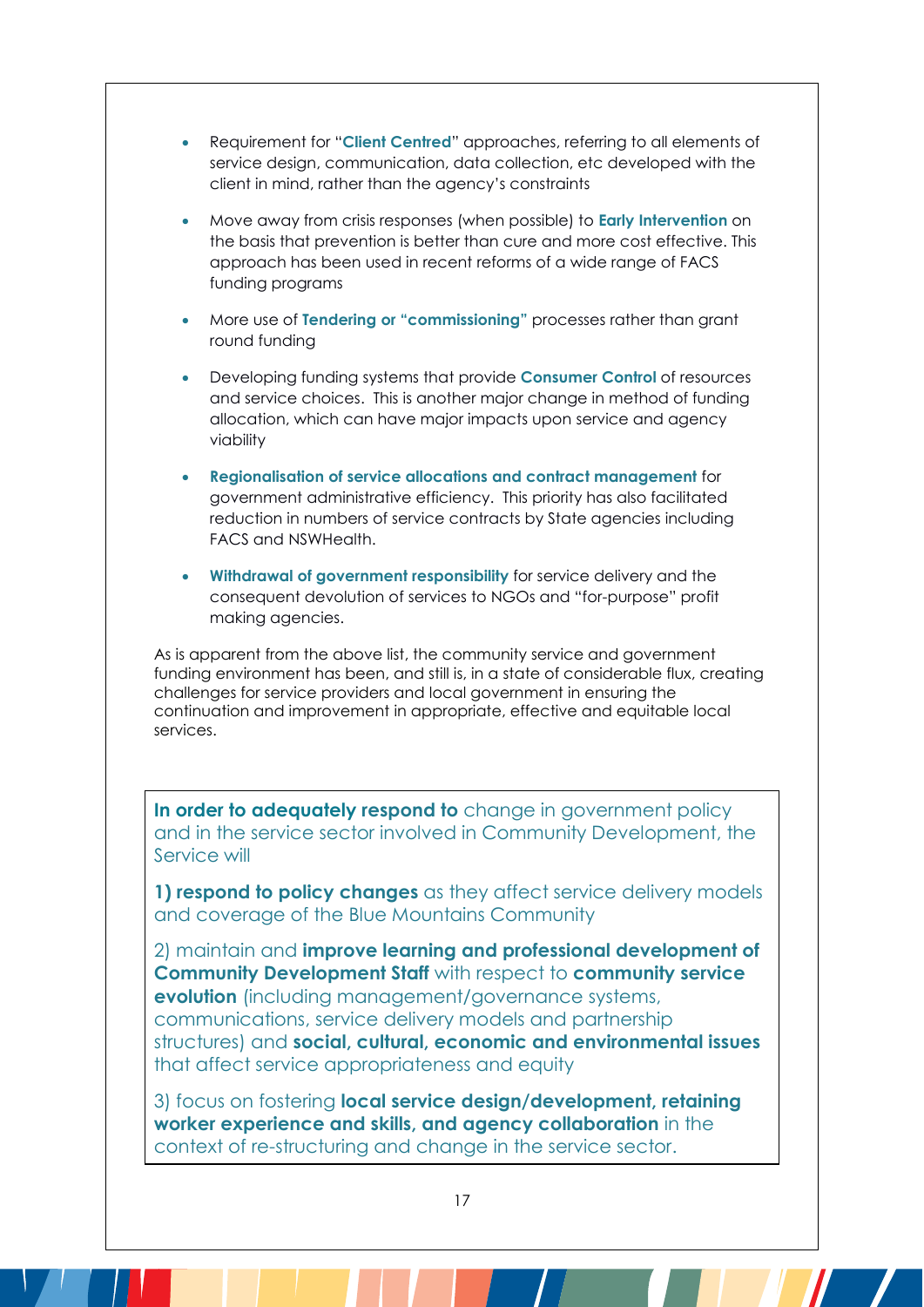#### **Council's Partnerships with the Community Sector**

Community sector agencies have traditionally been partners in Community Development with council. As these agencies report that they are experiencing increasing constraints in funding and capacity to continue this role, Council should revise its collaborative work with them to compensate for this, and support their ongoing viability and relevance to the needs of the community.

To achieve this, **more information and data on issues for the community** needs to be systematically collected and analysed so as to identify appropriate initiatives and support by Council and service agencies.

This information and data collection should be a collaborative task between Council and its external, service delivery partners, to capitalise on their day-today contact with people in the community and their capacity to gather information. Partnership in information and data collection should be a key component of new agreements between Council and community service agencies.

It is likely that information through such a partnership will be fragmented, incomplete and skewed towards the service delivery functions of these agencies. Council's role therefore will be to fill in the gaps in knowledge, collate and analyse diverse information sources and data, and make this available to sector agencies and the community generally. Where resources and partnerships are limited in responding to emerging needs, the Community Development Service, through its research, data collection and analysis capacity, can enhance community awareness and support advocacy for the wellbeing of people in the community.

New initiatives also need to be framed within the priorities of Council and our community, as developed through the Community Strategic plan. These priorities may or may not accord with priorities of other levels of government and so may not be able to be pursued by service agencies funded by these other governments, as constraints are put upon the expenditure of these funds.

Accordingly Council should **take the lead in identifying emerging issues and appropriate responses**, while looking for opportunities to partner with external agencies where this is possible. More Council lead initiatives (such as the Stronger Families Alliance, for example) will be another aspect of this new relationship with the community sector. This is a further reason for Council to increase data collection and analysis so as to justify and guide actions and resource allocation.

Council recognises the **contribution of community agencies to the work of resilience and recovery with respect to emergencies**, but this contribution has not been formally acknowledged or integrated into emergency response planning. As part of a new partnership with the community sector, this contribution could be identified, quantified and coordinated.

The context of changes in demographics and government policy being experienced by the Community Services sector, warrants a re-negotiation of relationships and expectations of Council with respect to service delivery and community need. This partnership re-negotiation could include

- Collection and sharing of data and information on key Solid Facts issues relevant to the Blue Mountains
- Increased role and leadership by Council in developing new initiatives for community services and collective activity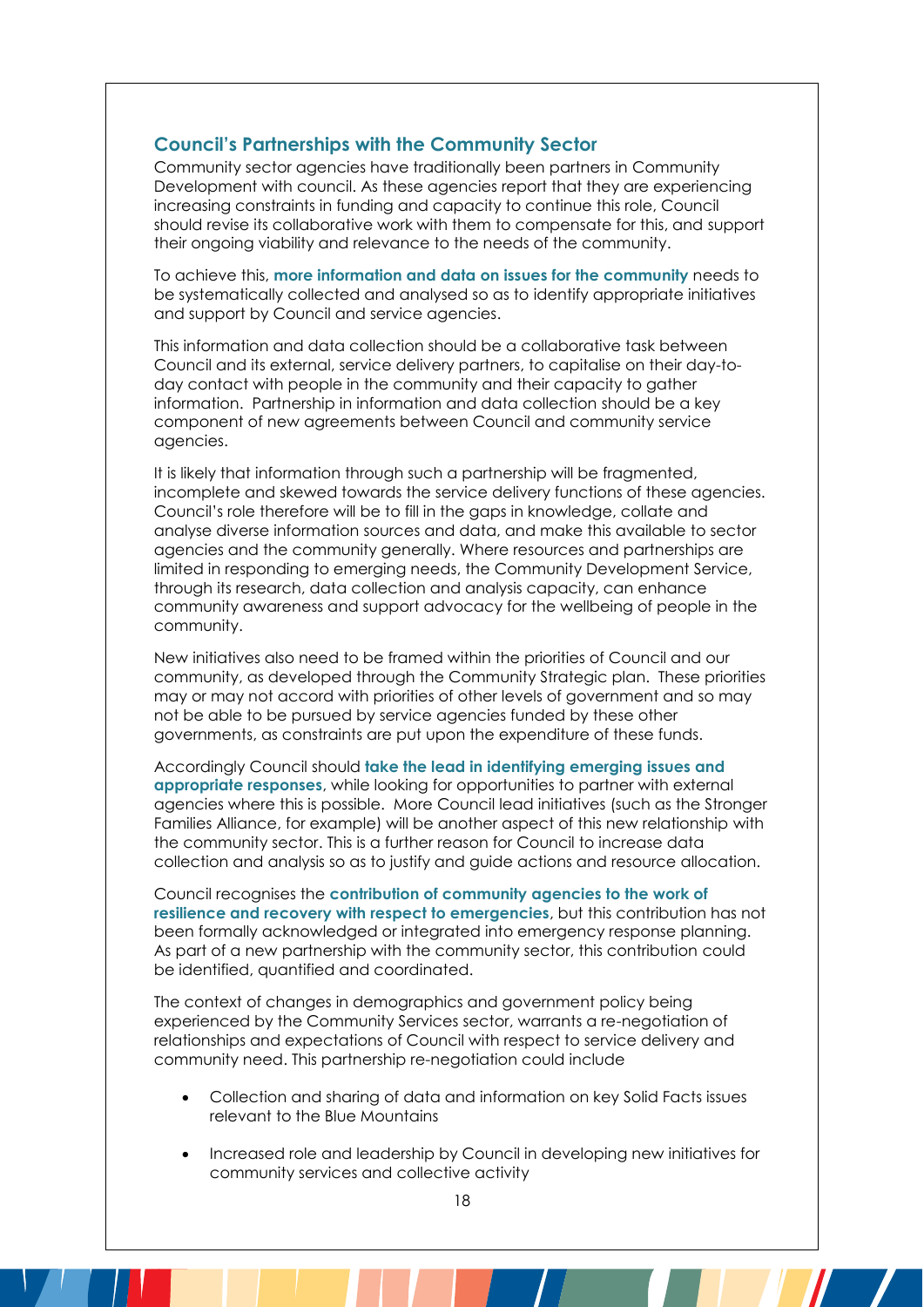Specific roles of community agencies located across the LGA in Resilience and Recovery strategies with respect to emergencies, particularly bushfires.

The Service will liaise with key community agencies in the sector to investigate the value and feasibility of these collaborative parameters, and seek to develop a formal partnership that coordinates Council's and the sector's contribution to Community Development.

**In response to a changing community service environment,**  Council's Community Development Service will

**1)** develop **formal partnerships** with key **community service agencies** in **information and data collection with respect to the Key Social Determinants of Health** (cited above) and other issues

**2) take a lead in identifying emerging issues** and appropriate responses in accordance with the direction from Council to "Develop new Initiatives that support the creation of a diverse, inclusive, safe and caring Blue Mountains"

**3)** negotiate with relevant community agencies for the **acknowledgement** and **coordination of appropriate roles and resources** to support local community **Resilience and Recovery** with respect to emergencies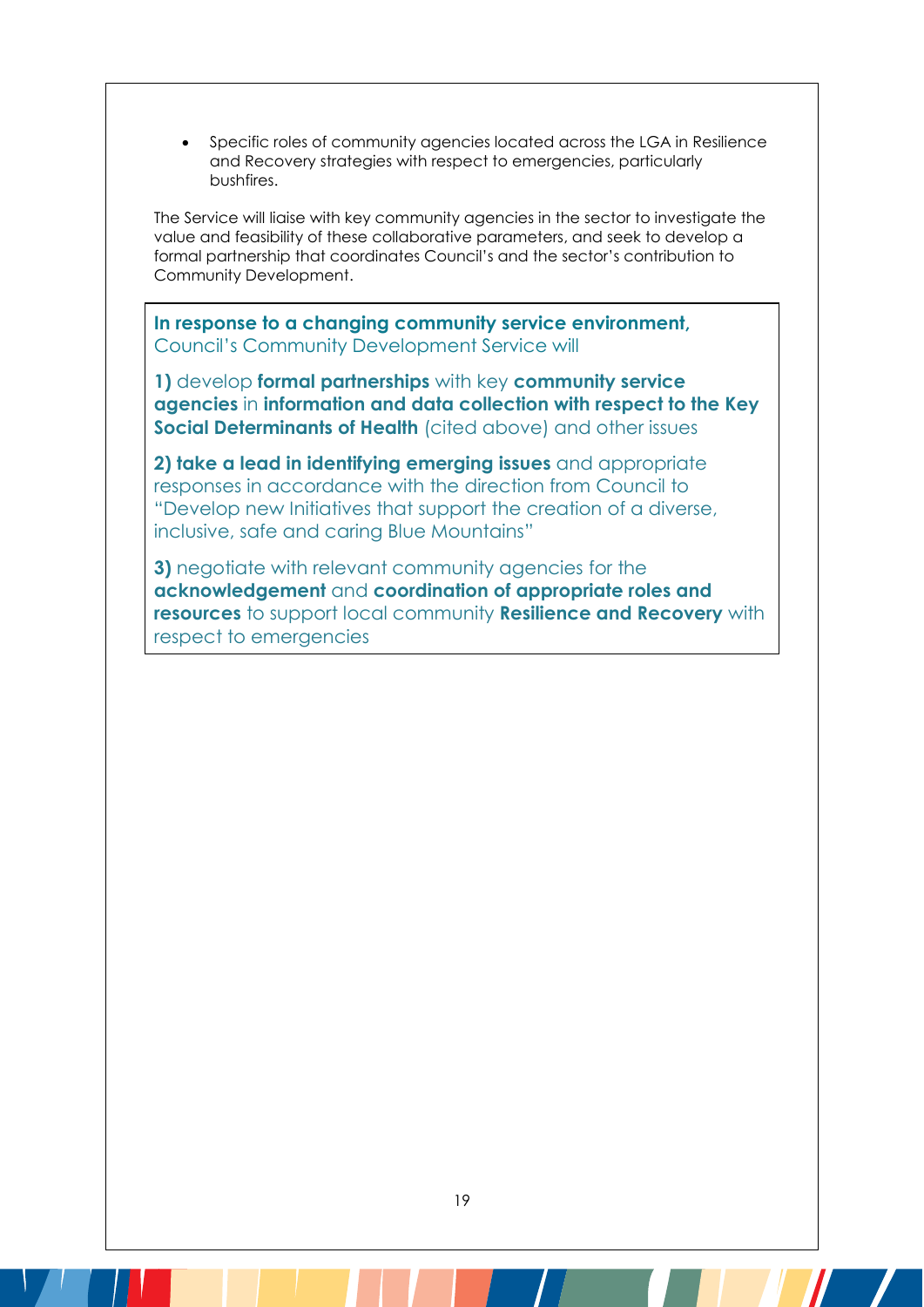#### **Managing Expectations**

A key challenge for the Service will be to deliver on the expectations of the community and service providers with respect to the commitment to Target Groups of the population, while diversifying its work in other areas, particularly

- 1. supporting the broader population and a broader range of issues (such as equity, isolation, food choices, housing, creativity, transport, employment, etc outlined in the CSP)
- 2. fostering new, collective initiatives for social inclusion and safety, in response to the broad vision of the Community Strategic Plan, and the direction from Councillors cited above, and
- 3. internal collaboration on issues and planning, as outlined above.

As outlined in this Strategy, the clarification of the Service's role with respect to these groups is an opportunity for Council to develop its activities informed by best practice approaches from across Australia and the world that are truly evidence-based.

This role will entail that the Community Development Service develop expertise in researching best practice service models and policy responses and improving systems for evaluating effectiveness of service models being delivered.

Of course, these three "challenges" are also "opportunities" for the Community Development Service to focus on the roles that are the most **appropriate and effective** for local government, and to deliver the best outcomes for people in the community from the work of Council and the other service providers.

The work of the Service in the initial period of implementation of this Strategy, as outlined in the Community Delivery Plan 2017 – 2019, will still prioritise a focus on Target or "disadvantaged" groups, so as to "*increase the resilience, social capacity and wellbeing of residents in the Blue Mountains, particularly disadvantaged groups…"*.

This period will also see a **greater internally focussed approach** to addressing disadvantage and **increasing collective, participatory activities within Council**.

In order to develop **the capacity for responding to broader range of issues** and **initiating collective responses**, the Community Development Service will

**1)** create a **Social Research/Data Management Officer** position

**2) widen the Program Leaders' role** and

**3)** increase **teamwork and mutual support** between the **Services Development Officers** and between the Team and **other branches of Council**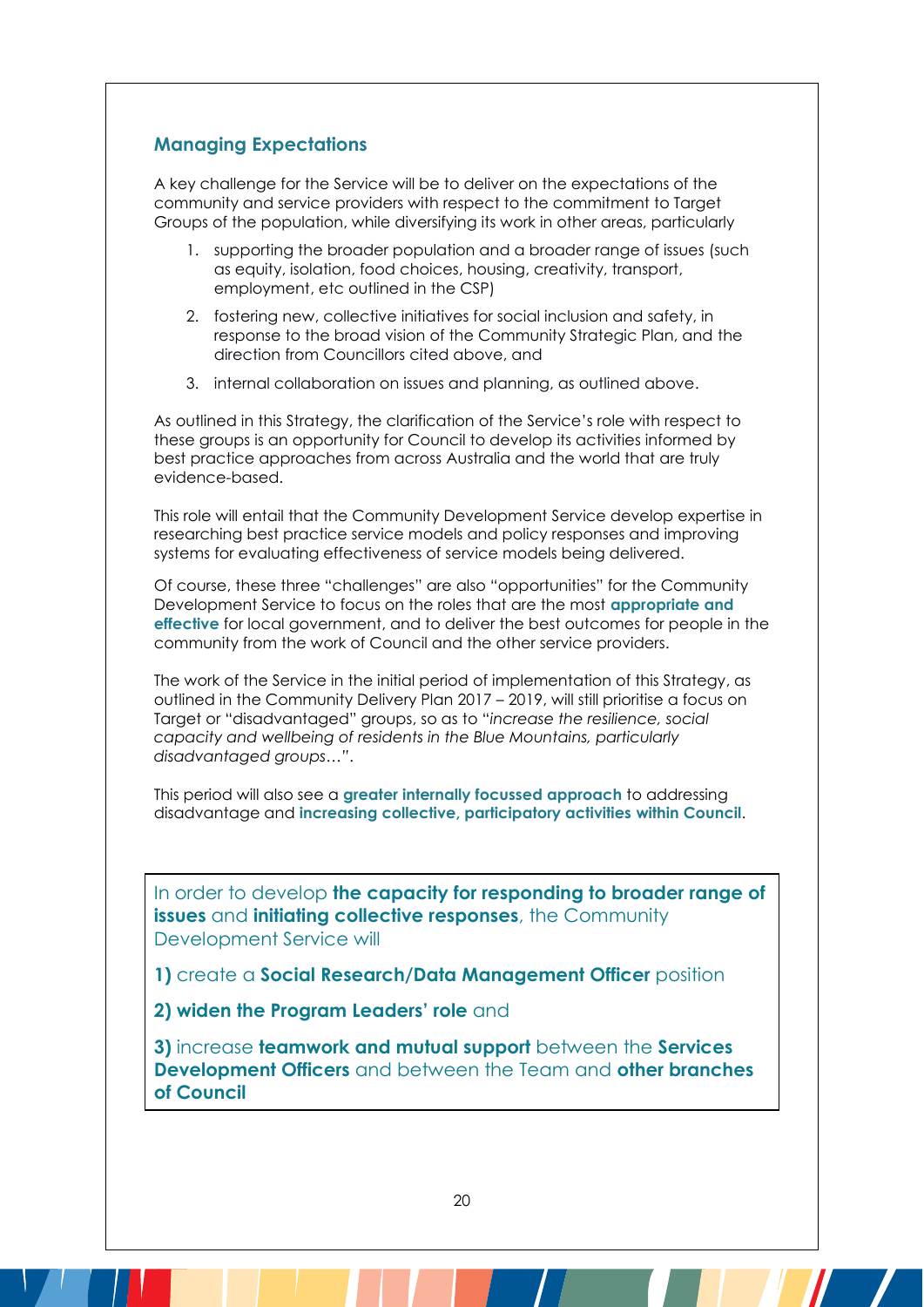#### **Managing Change**

The Blue Mountains has developed its levels of service delivery from decades of service innovation, Community Development and strong advocacy by Council, NGOs and government agencies. As a consequence, service delivery is wellaligned with community need and services are appropriately located along the 70km corridor of development through the Blue Mountains, although, of course, there is always room for improvement in these respects.

In recent years the challenges for Council, and many other councils, in fulfilling their commitments to their local communities have been complicated by a range of external factors including

- 1. withdrawal of other levels of government from the delivery of, or financial support for, community services, due to changes in policy and legislation
- 2. higher proportions, and/or faster growth, of some disadvantaged groups in various parts of the State
- 3. rising community expectations and competing demands for Council involvement and engagement, and
- 4. Councils' limited capacity to raise additional or alternative sources of funding.

A key factor in points 1 and 2 is the concern of government funding agencies to ensure relative levels of service and funding between areas across the state are equitable and targeted towards "disadvantaged" people.

In this respect the NSW State government identifies that services in the Blue Mountains receive more funding per capita than other parts of the State with similar or higher levels of disadvantage.

This viewpoint has the **potential to adversely influence overall funding allocation by the NSW Government to the Blue Mountains service sector**, impacting upon ongoing service delivery and potentially undermining agency viability.

While this argument has some ostensible validity, other factors are also relevant than simple dollars per capita of "disadvantaged people", such as:

- available transport, access issues and isolation
- the analysis of "disadvantage" itself, which can be simplistically aligned with the ABS SEIFA index, as the sole criteria for allocation. Such issues as Housing Stress, cost of living and age profile are also important and particularly relevant to the Blue Mountains
- costs of addressing different forms of disadvantage.

If this analysis of "disadvantage" indicates that other areas of the state should receive relatively more funds than the Blue Mountains in the future, the question remains whether this is, or is not, at the expense of existing levels of funding to the agencies in this LGA. Changes to relative allocations could occur through overall increase in funding, with more funding going to more disadvantaged areas.

Given the prospect that the State government may wish to transfer funding from the Blue Mountains to other areas, or otherwise be unwilling to continue funding Blue Mountains agencies on the basis of replication / duplication, the Community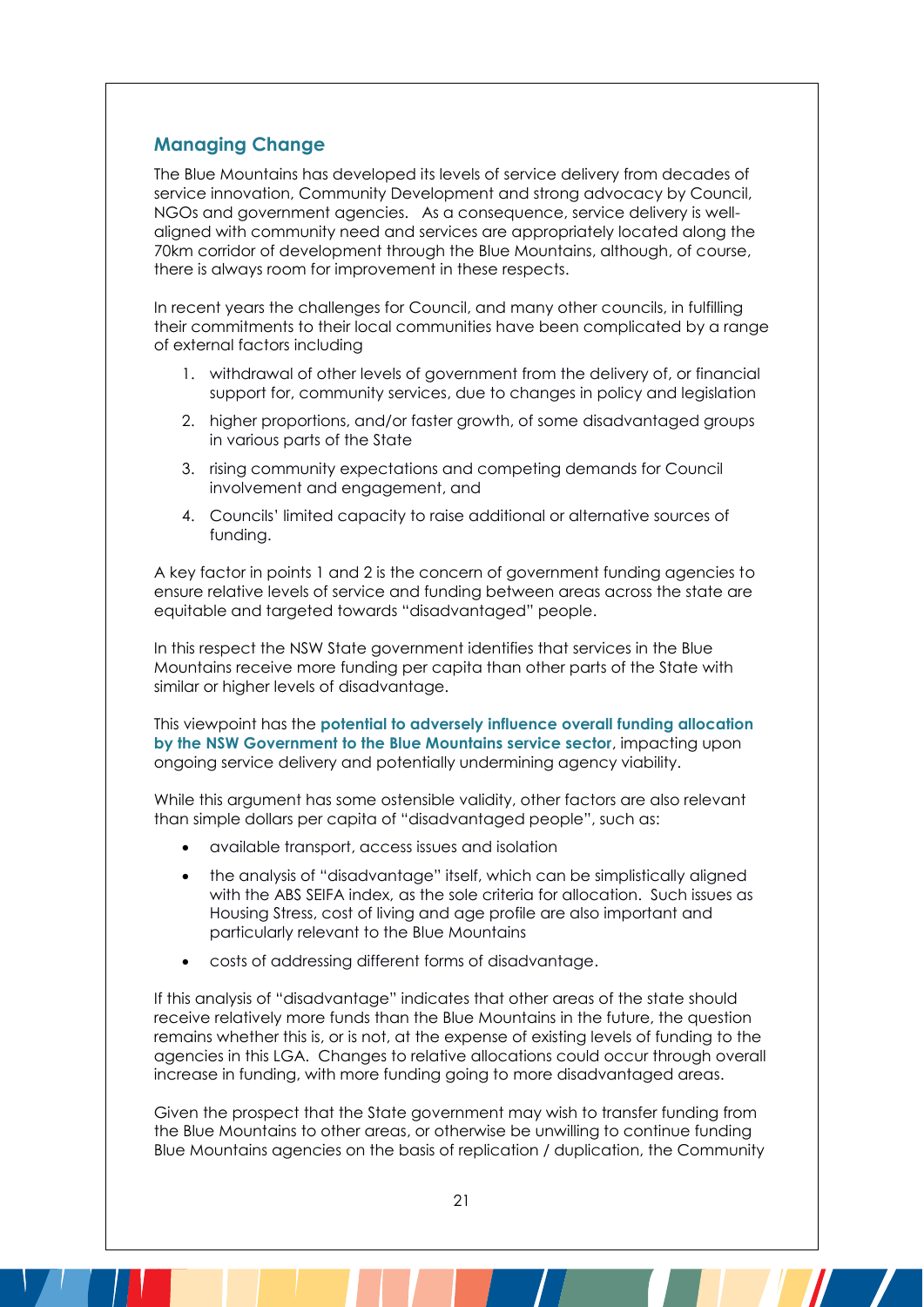Development Service should be **strongly engaged in the analysis of funding allocation decisions**, and the data that informs these decisions, in order to

- 1. provide advice to Council on relevant advocacy for the retention of funding to the LGA and
- 2. develop strategic responses to proposed changes.

Overall the key challenge for the Community Development Service will be in developing a **more strategic approach**, particularly in terms of

- **leadership** and **advocacy**
- **strengthening partnerships**; and
- **supporting community** and **government agencies** to **collectively** deliver **quality**, **evidence**-**based** services.

To address this challenge, Council has put in place key changes, particularly in identifying additional resources and role for the Service in social research and data management. The Service has also reviewed the roles of the Community Development Service positions.

These changes and improved linkages developed between branches within the directorate and across council generally, will better equip the Community Development Service and Council to meet community needs and priorities in an environment of change and uncertainty.

With respect to external partnerships, there is now a stronger focus in the Service on partnership development with other levels of government, community agencies, NGOs, businesses and institutions. A Strategic Alliance is being developed with neighbouring Penrith and Hawkesbury Councils and a stronger advocacy role with the State government has been adopted.

Under this Strategy, and with the changes that are in place, the Community Development Service confidently looks forward to achieve its Community Development goals over the next 10 years, working together with other levels of government, the service sector and the community to build a more inclusive and resilient Blue Mountains.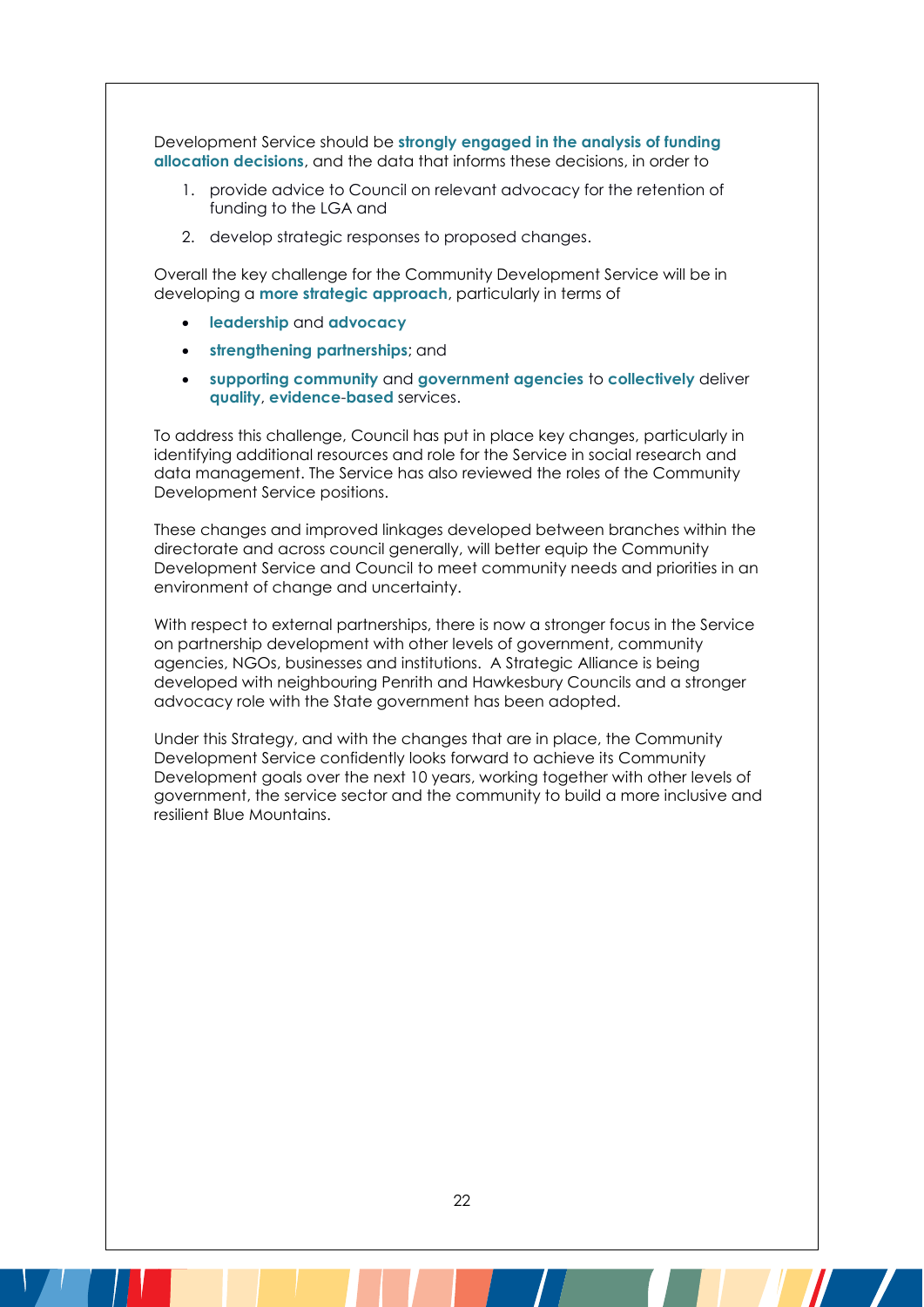## **REFOCUS OF THE COMMUNITY DEVELOPMENT SERVICE**

The following are the key **Outcomes** in re-focussing of the work of the Community Development Service for 2017 - 2027

- **1. COMPREHENSIVE INTERNAL COLLABORATION** to further participation, inclusion and wellbeing outcomes of Council's work across the organisation
- **2. ENHANCED KNOWLEDGE AND ANALYSIS OF OUR COMMUNITY**  developed in collaboration with external partners and coordination within Council, to build capacity, inform planning and delivery by Council
- **3. THE DEVELOPMENT OF NEW INITIATIVES** that support the creation of a diverse, inclusive, safe and caring Blue Mountains
- **4. THE DEVELOPMENT AND IMPLEMENTATION OF PLANS AND STRATEGIES** to address local priority needs
- **5. EFFECTIVE MANAGEMENT OF CHANGE** affecting services, socioeconomic conditions, funding and policy, both internal and external
- **6. EFFECTIVE REGIONAL ENGAGEMENT** with key stakeholders
- **7. EFFECTIVE ADVOCACY** to State and Commonwealth **Governments**
- **8. ENHANCED CAPACITY** within the Service and between Council branches in improving inclusiveness and wellbeing in the population
- **9. ENHANCED WORKING RELATIONSHIPS WITH COMMUNITY AGENCIES** to build capacity and sustainability in the provision of appropriate and equitable services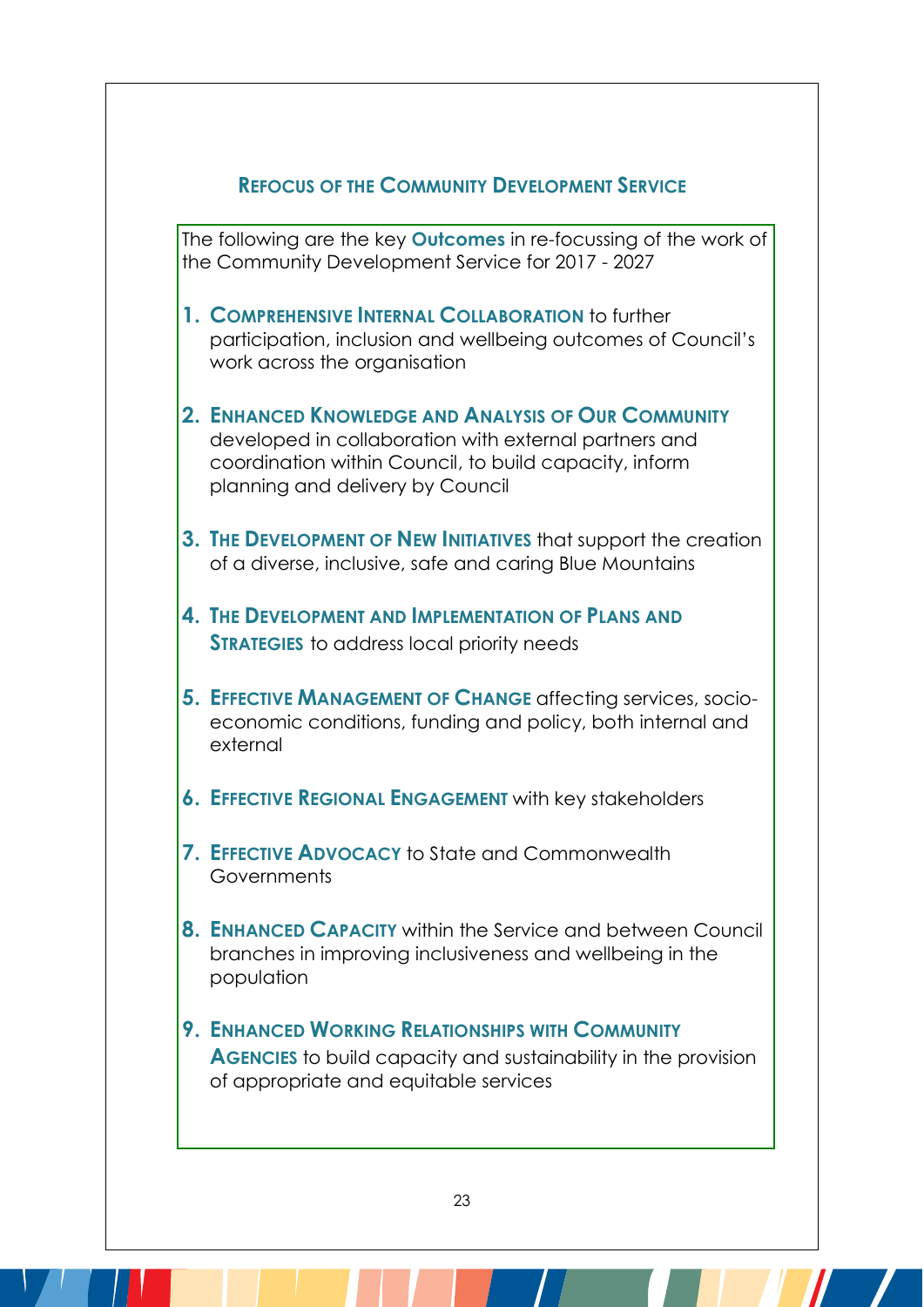## **STRUCTURE AND CAPACITY OF THE COMMUNITY DEVELOPMENT SERVICE**

The focus of responsibilities of staff in the Community Development Team has historically been on particular "target" groups in the population, these being:

- Children and Families
- Aged and Disability
- Young people.

These target groups have commonly been adopted by local councils across NSW, in being relevant in local coordination of service delivery provided for these groups under State and Federal funding programs.

Accordingly, a Service position is identified for each of these target groups. To support the work of the team with these groups, and with the wider community, the Service will **expand to include a specialised role in information and data collection**. This role will increase the capacity of the Service in social research and analysis, so as to

- inform advocacy and new initiatives
- assist the Service underpin its work with an evidence-base
- support the introduction of best practice solutions in Community Development and service delivery, for Council and its partner community agencies
- measure and evaluate the outcomes of the Service, Council overall and some sections of the community service sector, in terms of CSP's goals of social inclusion and community wellbeing.

The above target groups are still relevant to Community Development in the Blue Mountains, but, as described in this Strategy and the CSP, the responsibilities of Council are broader than service coordination and Council is also "…concerned with the well-being of all residents".

The Service also has a focus on internal capacity building, and the development of strategic alliances in areas of social policy and the Social Determinants of Health, cited above.

Accordingly, while staff roles still reflect the Target Group specialisations, they will allow for collective work across the team in a broader approach for the benefit of the whole community. The staff structure for the Community Development Service team will therefore be

- Community Development Officer Older People and People with a Disability
- Community Development Officer Young people
- Community Development Officer Children and Families
- Social Research/Data Management Officer
- Program Leader, Community Development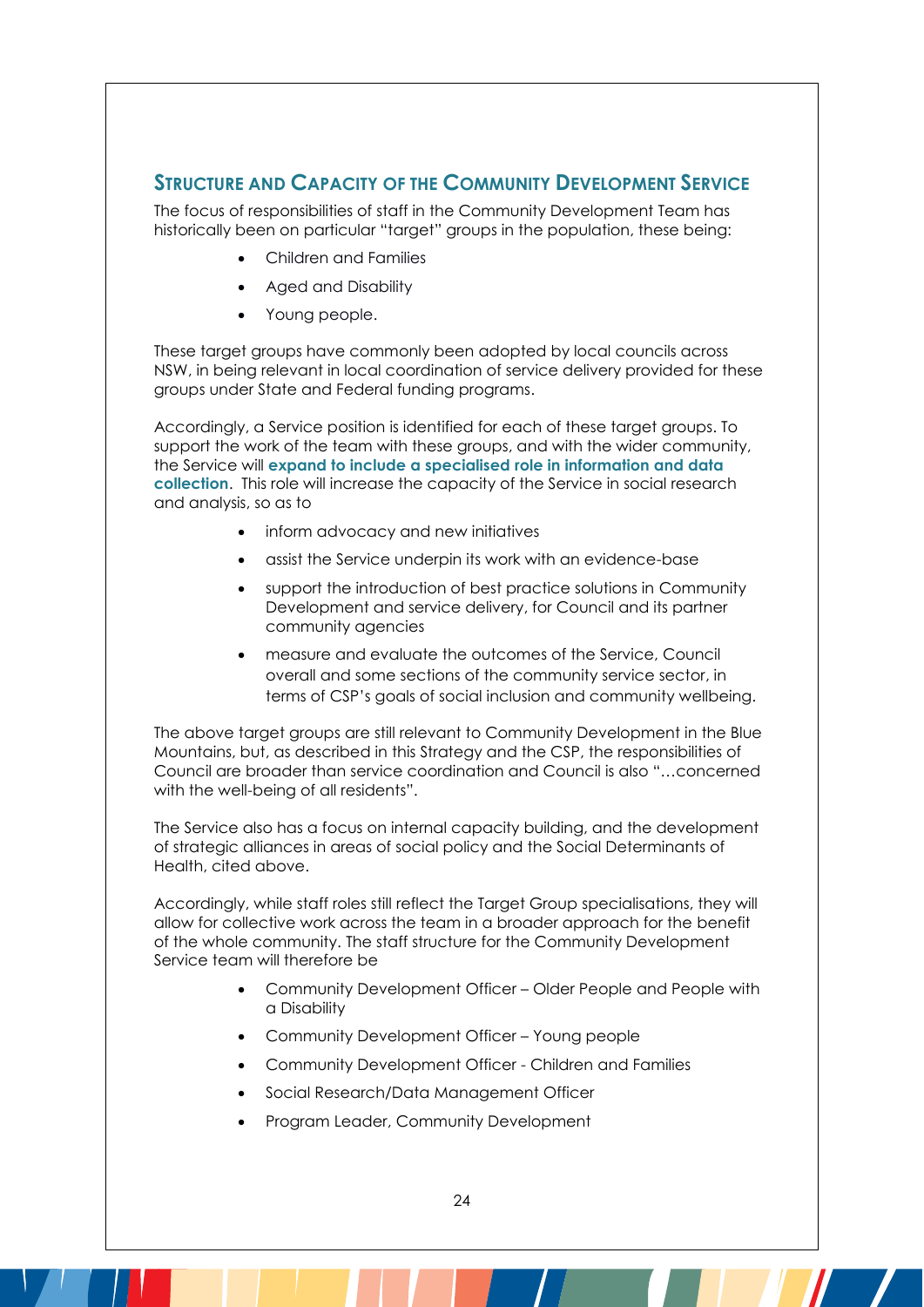# **APPENDICES**

## **Appendix 1:**

#### **Vision and Goals**

#### **Vision**

Blue Mountains communities are safe, caring, diverse and inclusive (CSP Care Objective 3.1)

#### **Goals**

A measureable increase in

- **1.** social inclusion and wellbeing of residents in the Blue Mountains, particularly people who are vulnerable or disadvantaged.
- **2.** facilitation of collective / participatory activities by Council, involving the participation of agencies, community groups and individuals, aimed at enhancement of cohesion and wellbeing for the people in the Blue Mountains.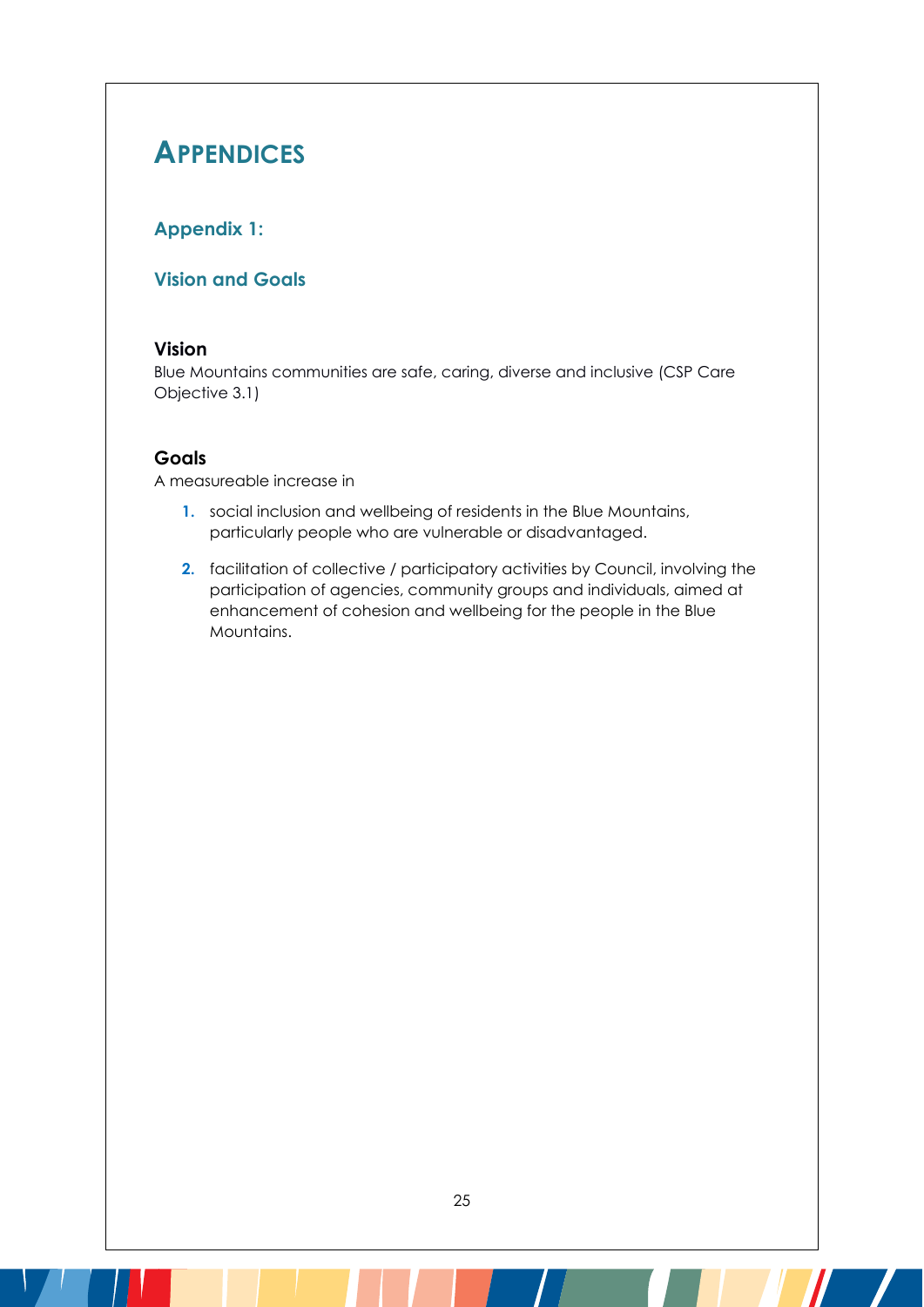## **Appendix 2:**

## **Council Roles and Community Development Activities: from Councils Community Strategic Plan**

In achieving these goals, Council has identified 9 key Community Development roles and activities

- 1. initiating new projects and partnerships that support the development of a more diverse, inclusive, safe and caring Blue Mountains (CSP Objective 3.1, Strategy 3.1d, 3.1e)
- 2. developing and implementing plans and strategies to address priority needs of vulnerable and disadvantaged people (CSP Strategy 3.1b, 3.1d, 3.1e, 3.1f)
- 3. foster and promote volunteering in support of the city's community, cultural, recreational and environmental priorities (CSP Strategy 3.1g)
- 4. strengthen and promote the city as a centre of culture and creativity (CSP Strategy 3.4a)
- 5. develop and build partnerships with Blue Mountains agencies to use the contribution, strengths and skills in the community to build social networks and connections, and to provide appropriate and equitable services (CSP Strategy 3.1c)
- 6. building capacity within the unit and between Council Branches in improving inclusiveness and well-being in the population
- 7. providing information and expertise to Council and the community in responding to demographic and policy changes, and advocating to other levels of government
- 8. establishing and maintaining regional engagement with key stakeholders
- 9. developing consistency and collaboration across the Service's projects and positions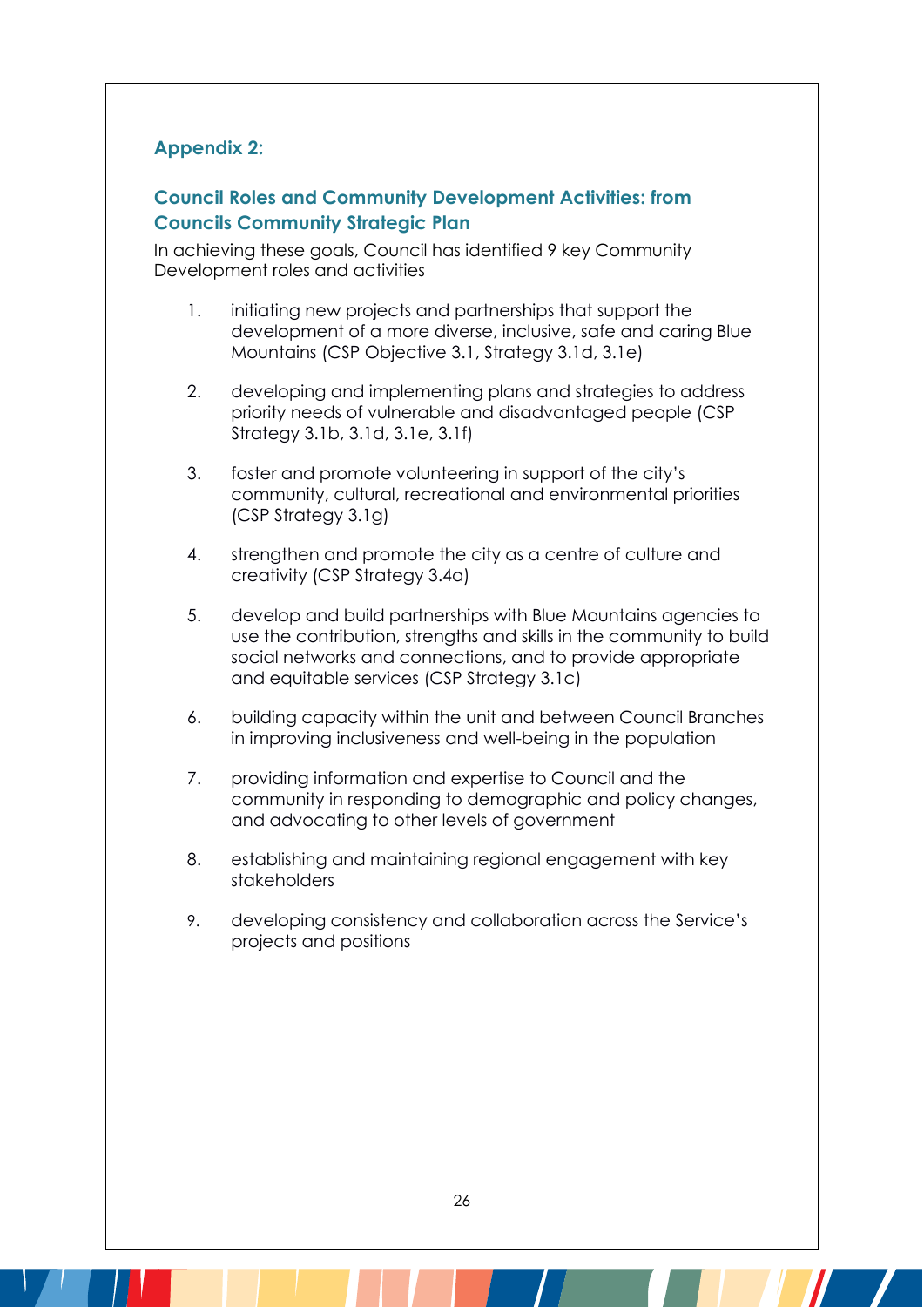#### **Appendix 3: Focus Areas**

The Focus Areas are directly linked to the achievement of the Plan's Goals, and include particular focus on people who are vulnerable or disadvantaged and the strengthening of the capacity of the Community Development Service, these being:

- **1.** Children and Families
- **2.** Older People
- **3.** People with a Disability
- **4.** Young people
- **5.** Aboriginal and Torres Strait Islander community
- **6.** A Strategic and Effective Service that supports inclusion and connectedness for all members of the community

#### **Focus Area 1: Children and Families**

#### **Goal**

Council's support for children's and family services has contributed to a measureable improvement in the outcomes of services delivering programs for children and families, and a demonstrated increase in participation by children and families in collective activity.

#### **Vision**

- **1.** Children are safe, physically healthy and flourishing.
- **2.** Families have strong social connections and participate fully in all aspects of community life
- **3.** Children meet their developmental milestones

#### **Focus Area 2: Older People**

#### **Goal**

Council's support for services for older people has contributed to a measureable improvement in the outcomes of services delivering programs for older people, and a demonstrated increase in participation by older people in collective activity.

#### **Vision**

- **1.** Older people have strong physical and social connections across the community
- **2.** Older people have access to facilities that enable them to live fulfilling and connected lives
- **3.** Older people have affordable accommodation that meets their needs.

#### **Focus Area 3: People with a Disability**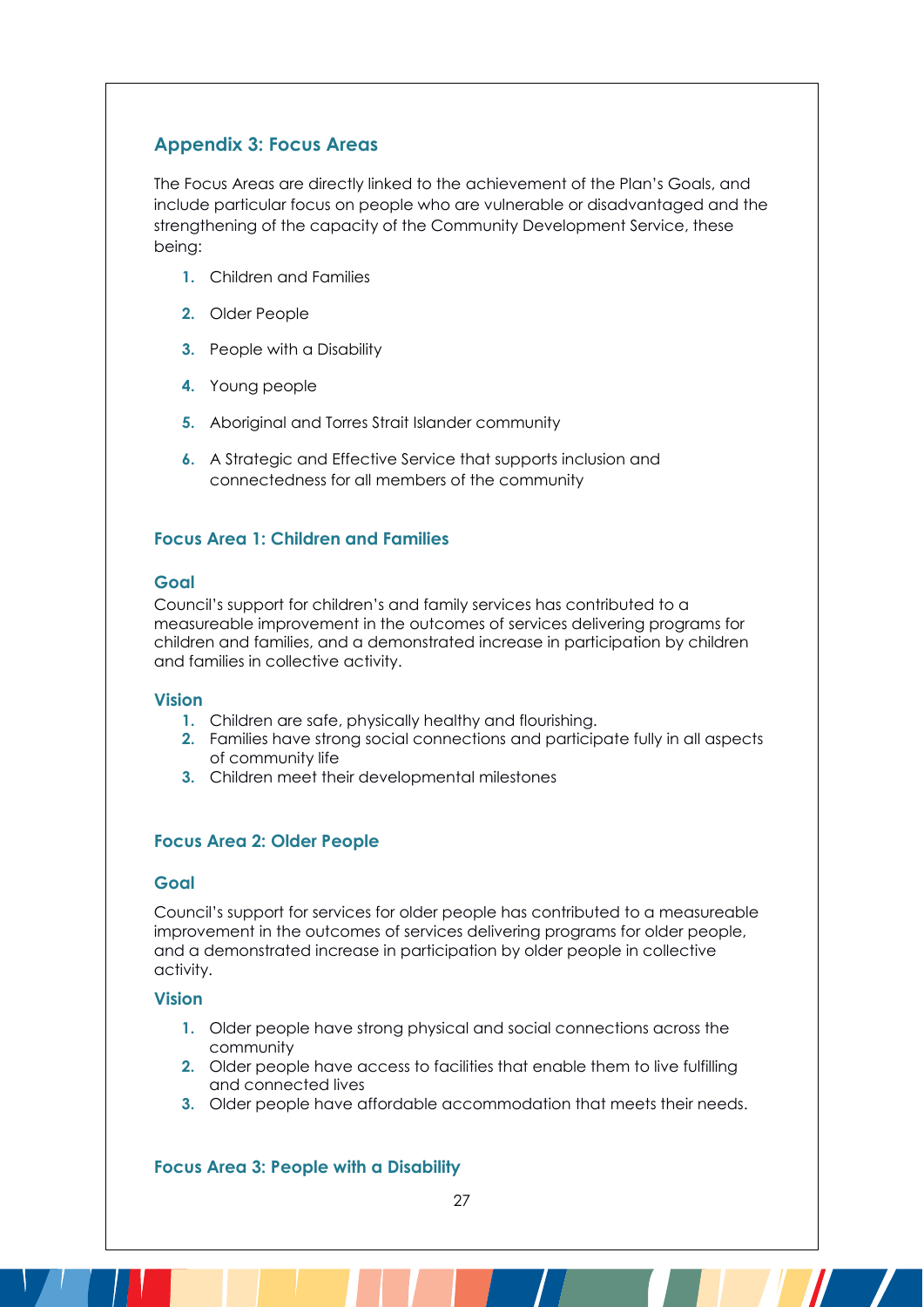#### **Goal**

Council's support for services for people with a disability has contributed to a measureable improvement in the outcomes of services delivering programs for people with a disability, and a demonstrated increase in participation by people with a disability in collective activity.

Council's support for and strengthening of disability services have resulted in improved outcomes for people with a disability and their carers

#### **Vision**

- **1.** People with a disability participate fully in all aspects of community life
- **2.** All Council services and facilities provide a level of equal access for people with a disability.

#### **Focus Area 4: Young People**

#### **Goal**

Council's support for services for young people has contributed to a measureable improvement in the outcomes of services delivering programs for young people, and a demonstrated increase in participation by young people in collective activity.

#### **Vision**

- **1.** Young people have access to the facilities and supports that enable them to build and sustain strong social, family and cultural connections and participate fully in all aspects of community life
- **2.** Young people achieve their educational and vocational goals
- **3.** Young people have the opportunity to thrive emotionally, socially and intellectually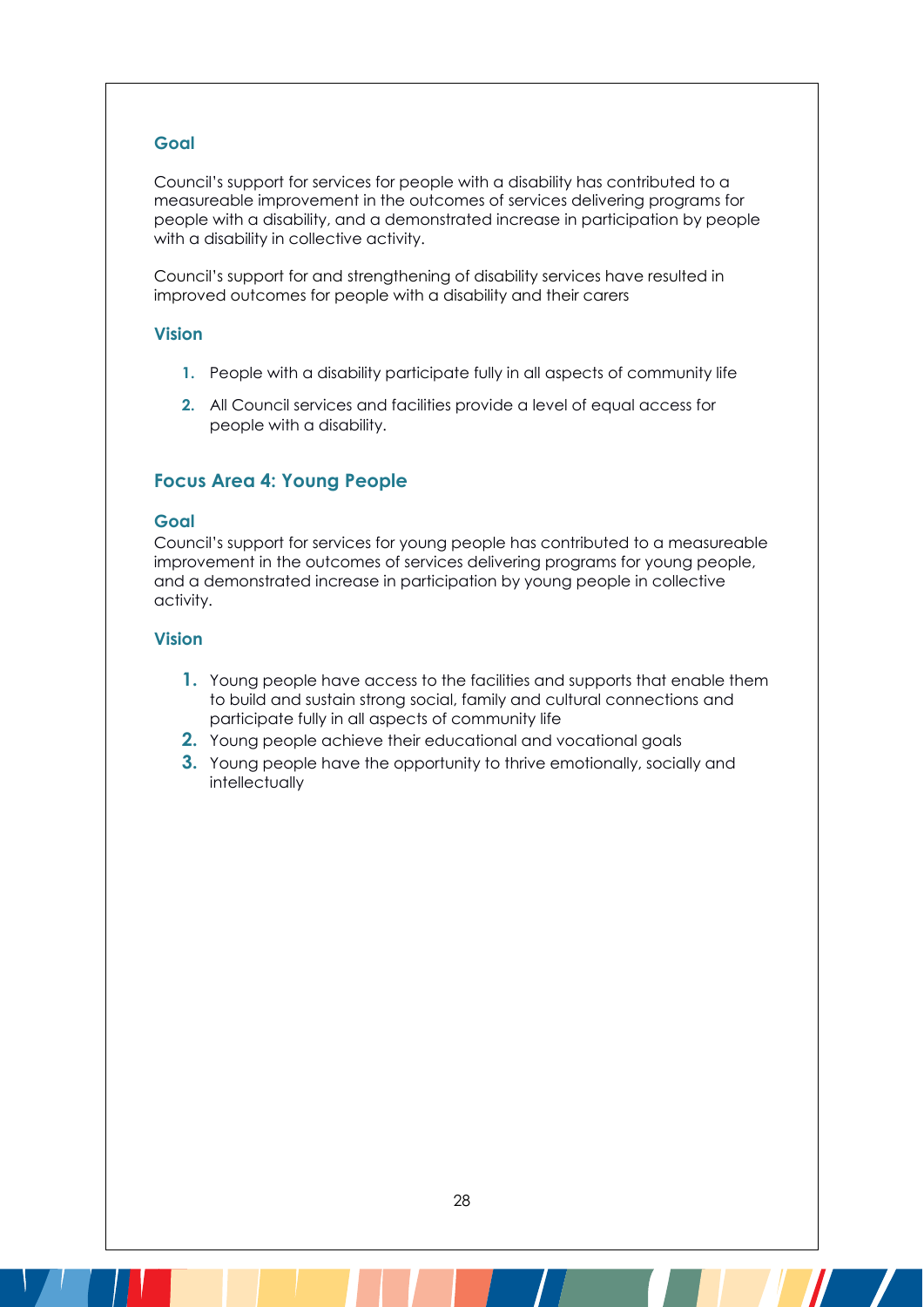## **Focus Area 5: Aboriginal and Torres Strait Islander Communities**

#### **Goal**

Community Development activities with respect to the Aboriginal and Torres Strait Islander communities should be framed by

- 1. Support of Aboriginal people's right to, and greater political authority over, their *Ngurra* (Country) and their self-determining role with this right, which includes opportunities for co-management of *Ngurra* by Darug and Gundungurra Traditional Owners. Approaches to give effect to this include, but are not limited to, the Council being a party to the Gundungurra Indigenous Land Use Agreement (ILUA);
- 2. Recognition that real and meaningful connections to, and outcomes on, *Ngurra* (Country) can assist in improving health and wellbeing, economic participation and the continuation of culture for Traditional Owners and other Aboriginal people in the LGA;
- 3. Recognition and commitment to redress the dispossession of local Traditional Owners and other Aboriginal people from their *Ngurra* (Country), the impacts of the ongoing process of colonisation and policies and actions detrimental to Aboriginal people, their culture and Country; and
- 4. Working with Traditional Owners to develop a shared direction for the future that embraces the interests of all Aboriginal community members.

#### **Vision**

- 1. Aboriginal people and non-Aboriginal people work in partnership in caring for the health, wellbeing and prosperity of Aboriginal people and *Ngurra* (Country) of Traditional Owners within the Blue Mountains LGA;
- 2. Social, cultural and economic opportunities on *Ngurra* (Country) are realized by Traditional Owners and other Aboriginal people, with a strong focus on younger people; and
- 3. Disadvantages are addressed in the Aboriginal community particularly with respect to civic leadership, employment, education and economic outcomes, affordability and overall health and wellbeing.

It is intended that the Community Development Service team will provide support and assist to these goals and vision through its relationship with, and the facilitation of,

- the Council's Aboriginal Community Development Officer
- the BMCC Aboriginal Advisory Committee
- Traditional Owners and
- key Aboriginal agencies / projects in the Blue Mountains [such as the Aboriginal Culture and Resource Centre (ACRC), Gundungurra and Darug Elders and community leaders and the local Aboriginal Education Consultative Group (AECG)].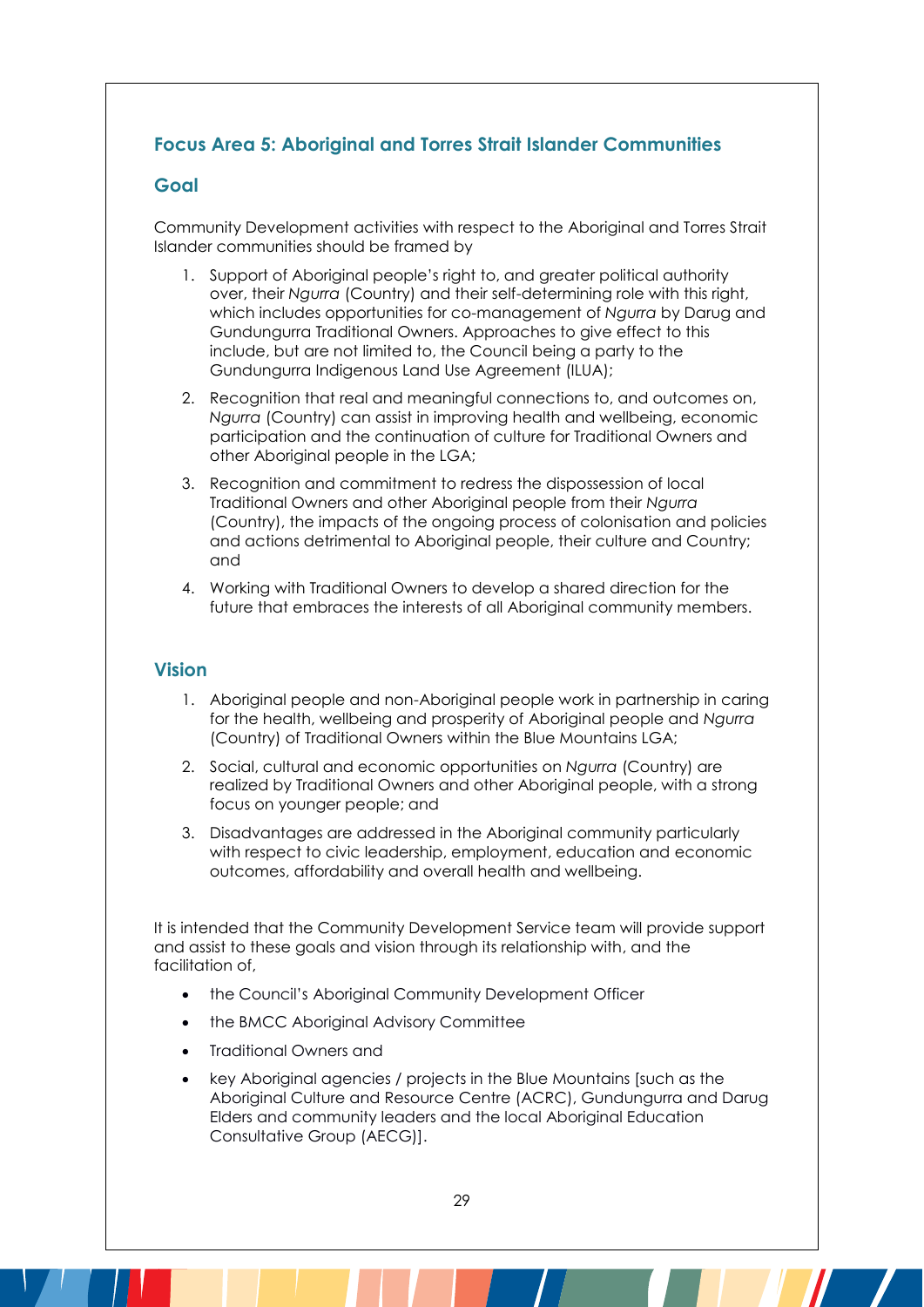## **Focus Area 6: A Strategic and Effective Service – Inclusion and Connectedness for all members of the Community**

#### **Goal**

The Community Development Service has the appropriate systems, skills and the capacity to provide best practice support for inclusion and connectedness for all members of the Blue Mountains community.

#### **Vision**

The people of the Blue Mountains have equitable access to comprehensive and appropriate services and facilities and there is a positive perception of the Blue Mountains as a place with high levels of community inclusion and individual wellbeing.

The people of the Blue Mountains are involved in collective activity towards equity, wellbeing, safety, opportunity, connectedness and creativity.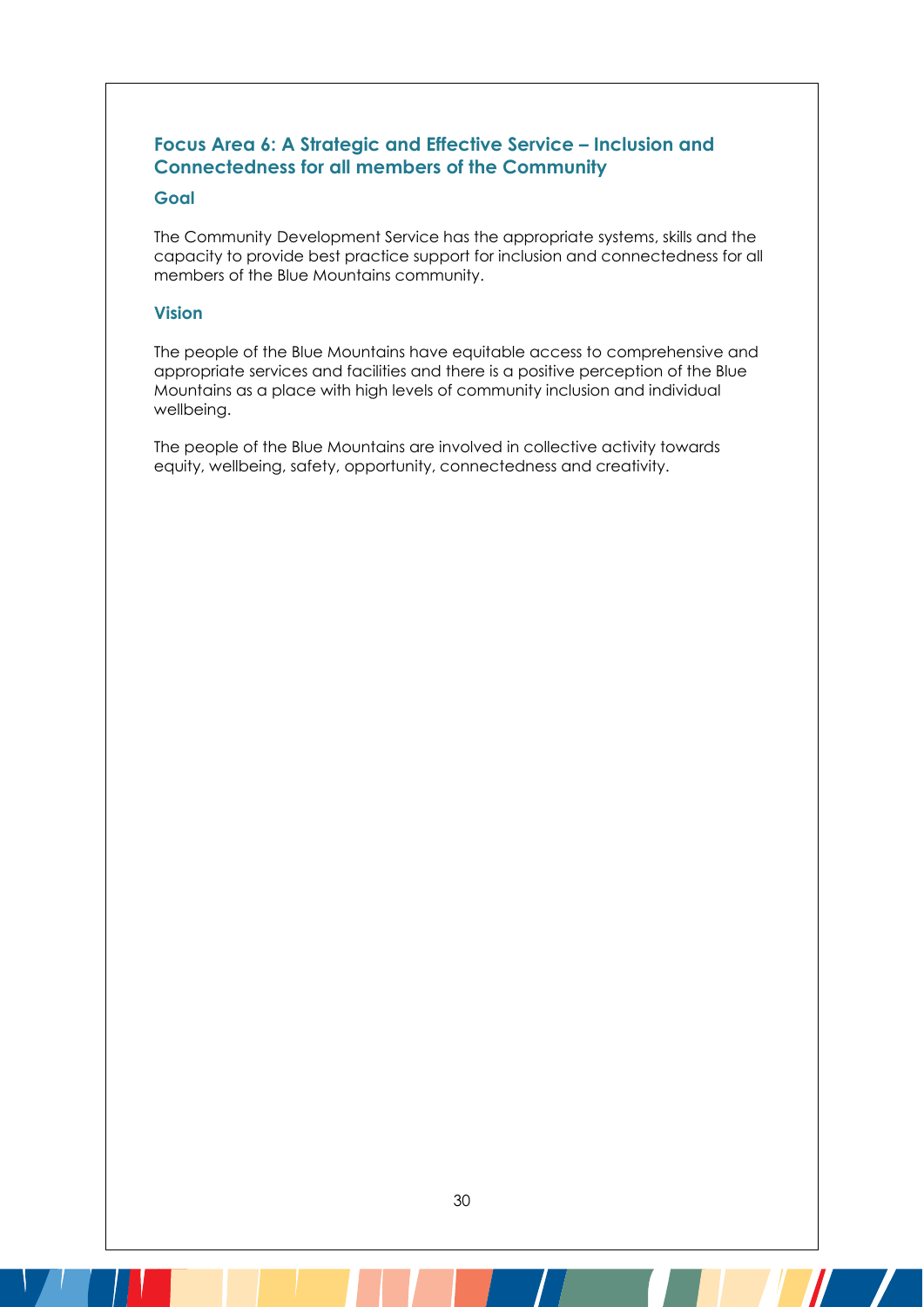#### **Appendix 4: Strategic Activities in securing Outcomes for the Community Development Service**

#### **Focus Areas 1 – 5 (Vulnerable and Disadvantaged people)**

- Provide support to services provided by the community and government service sector for the benefit of the people of the Blue Mountains
- Monitor and report on the outcomes of collective initiatives Council is leading in partnership with the community and government service sector
- Provide specialist and expert advice to Council on service delivery issues, informed by research, sector liaison and program reviews, that ensures Council remains objective and credible in its advocacy for the wellbeing of people in the community
- Access and disseminate new knowledge and approaches, including evidence-based design and outcome measurement systems
- Engage with people and their support services and groups, to maximise their participation in the work of Council and for the benefit of the wider community
- Identify, analyse and report on relevant socio-economic and demographic changes that impact relevant Social Determinants of Health for the Blue Mountains
- Advocate and initiate new projects for community and individual wellbeing improvements, in conjunction with relevant partners
- Support community inclusion and participation processes to maximise the beneficial impacts of Council operations overall
- Establish and maintain positive and productive relationships with other levels of government, community groups and NGOs
- Secure new resources for services and infrastructure for community inclusion and for the benefit of disadvantaged and vulnerable groups in the community
- Support and initiatives of the Aboriginal Traditional Owners to establish and maintain real and meaningful connections to Ngurra (Country)
- Advocate for and support capacity building of Traditional Owners and the broader Aboriginal community to gain educational experience culturally, academically and economically to undertake leadership roles, particularly in relation to opportunities that derive from *Ngurra* (Country).
- Identify, acknowledge and redress underlying barriers in mainstream 'Australian' society to improved social inclusion and participation for Aboriginal and Torres Strait Islander People; and
- Recognize and respect the expression of Traditional Owners rights and responsibilities in *Ngurra* (Country) and how this relates to all residents in the LGA.